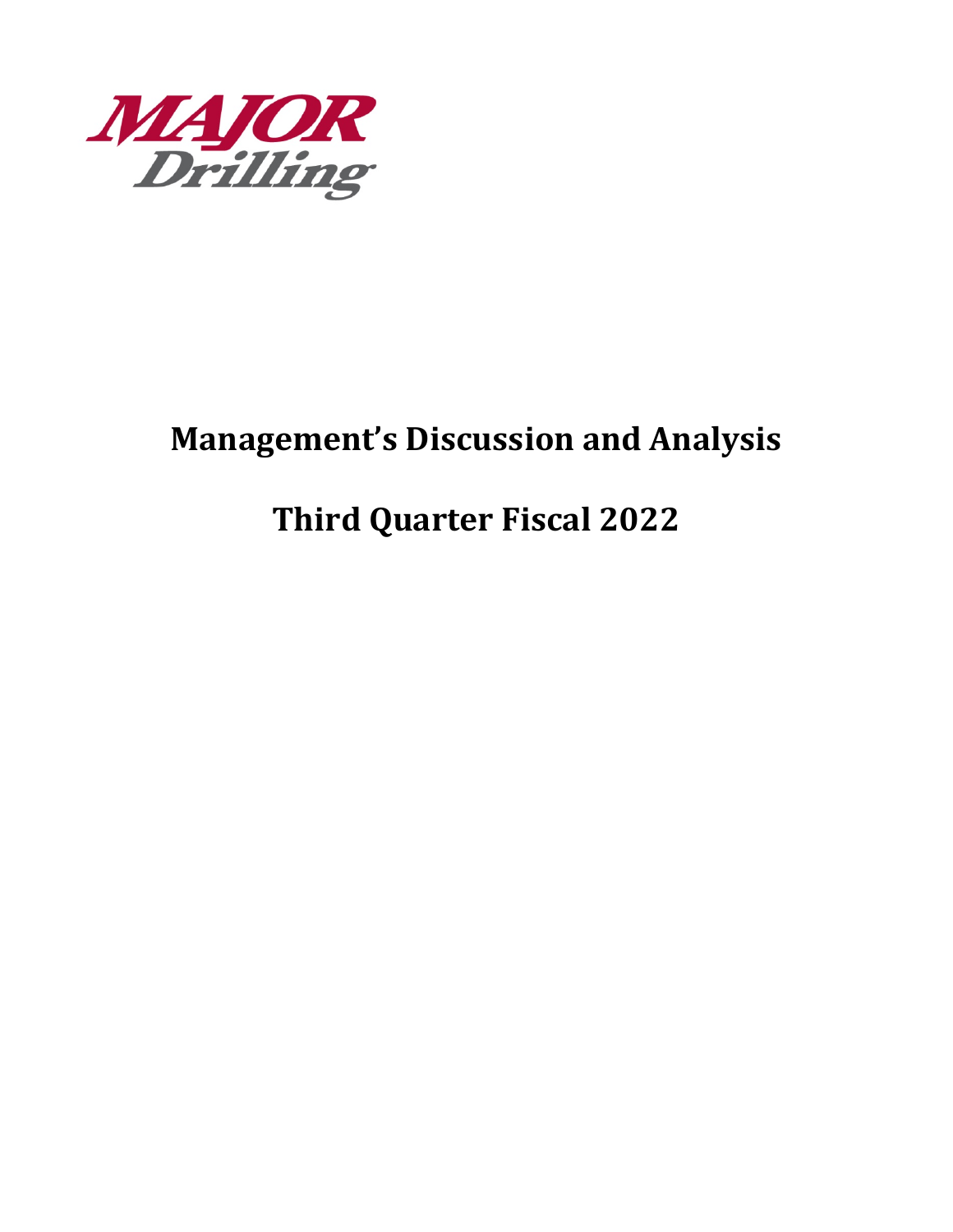# **MAJOR DRILLING GROUP INTERNATIONAL INC.**

# **MANAGEMENT'S DISCUSSION AND ANALYSIS**

This Management's Discussion and Analysis ("MD&A") relates to the results of operations, financial condition and cash flows of Major Drilling Group International Inc. ("Major Drilling" or the "Company") as at and for the three and nine-month periods ended January 31, 2022. All amounts in this MD&A are in Canadian dollars, except where otherwise noted.

This MD&A is a review of activities and results for the three and nine-month periods ended January 31, 2022 as compared to the corresponding period in the previous year. Comments relate to, and should be read in conjunction with, the comparative unaudited Interim Condensed Consolidated Financial Statements as at and for the three and nine-month periods ended January 31, 2022, prepared in accordance with IAS 34 Interim Financial Reporting, and also in conjunction with the audited Consolidated Financial Statements and Management's Discussion and Analysis contained in the Company's Annual Report for the fiscal year ended April 30, 2021.

This MD&A is dated March 3, 2022. Disclosure contained in this document is current to that date, unless otherwise stated.

# **FORWARD-LOOKING STATEMENTS**

This MD&A includes certain information that may constitute "forward-looking information" under applicable Canadian securities legislation. All statements, other than statements of historical facts, included in this MD&A that address future events, developments, or performance that the Company expects to occur (including management's expectations regarding the Company's objectives, strategies, financial condition, results of operations, cash flows and businesses) are forwardlooking statements. Forward-looking statements are typically identified by future or conditional verbs such as "outlook", "believe", "anticipate", "estimate", "project", "expect", "intend", "plan", and terms and expressions of similar import. All forward-looking information in this MD&A is qualified by this cautionary note.

Forward-looking information is necessarily based upon various estimates and assumptions including, without limitation, the expectations and beliefs of management related to the factors set forth below. While these factors and assumptions are considered reasonable by the Company as at the date of this document in light of management's experience and perception of current conditions and expected developments, these statements are inherently subject to significant business, economic and competitive uncertainties and contingencies. Known and unknown factors could cause actual results to differ materially from those projected in the forward-looking statements and undue reliance should not be placed on such statements and information.

Such forward-looking statements are subject to a number of risks and uncertainties that include, but are not limited to: the level of activity in the mining industry and the demand for the Company's services; the level of funding for the Company's clients (particularly for junior mining companies); implications of the COVID-19 pandemic; competitive pressures; global political and economic environments; the integration of business acquisitions and the realization of the intended benefits of such acquisitions; the Company's dependence on key customers; exposure to currency movements (which can affect the Company's revenue in Canadian dollars); the geographic distribution of the Company's operations; the impact of operational changes; changes in jurisdictions in which the Company operates (including changes in regulation); failure by counterparties to fulfill contractual obligations; as well as other risk factors described under "General Risks and Uncertainties" in the Company's Annual Information Form for the most recently completed fiscal year, available on the SEDAR website at www.sedar.com. Should one or more risk, uncertainty, contingency, or other factor materialize or should any factor or assumption prove incorrect, actual results could vary materially from those expressed or implied in the forward-looking information.

Forward-looking statements made in this document are made as of the date of this document and the Company disclaims any intention and assumes no obligation to update any forward-looking statement, even if new information becomes available, as a result of future events, or for any other reasons, except as required by applicable securities laws.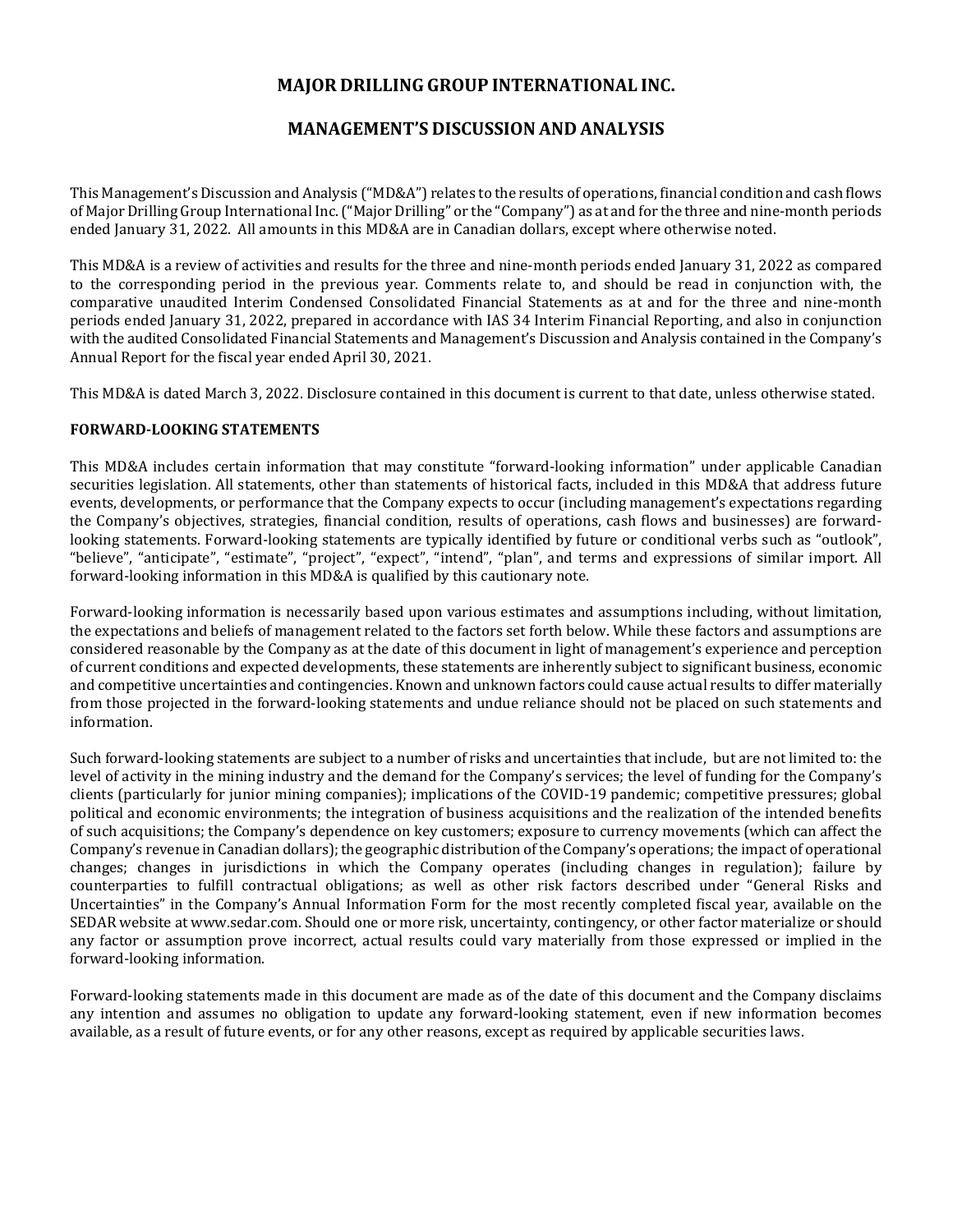#### **COVID-19**

Activity levels have now returned to pre-pandemic levels in most regions the Company operates in. As the long-term impacts of the COVID-19 pandemic evolve, the Company closely monitors any developments in each of the regions in which it operates, in order to continue assessing any possible impact on the Company's business, with a focus on the appropriate action to take, if warranted.

Due to the cyclical nature of the business, Major Drilling is well versed in managing successfully during typical cyclical industry downturns, which has also enabled the Company to manage successfully during the COVID-19 pandemic. The Company has a global, diversified, and durable business model that serves well during these times. The Company strictly enforces enhanced safety protocols, while working with its customers to encompass their safety protocols, to make every effort to ensure all employees remain safe and healthy. The Company's experienced management team has been proactive from the onset of the COVID-19 pandemic and will continue to act quickly to appropriately accommodate any changes in this environment, as necessary.

### **CORPORATE OVERVIEW**

Major Drilling Group International Inc. is one of the world's largest drilling services companies primarily serving the mining industry. Established in 1980, Major Drilling has over 1,000 years of combined experience and expertise within its management team alone. The Company maintains field operations and offices in Canada, the United States, Mexico, South America, Asia, Africa, and Australia. Major Drilling provides a complete suite of drilling services including surface and underground coring, directional, reverse circulation, sonic, geotechnical, environmental, water-well, coal-bed methane, shallow gas, underground percussive/longhole drilling, surface drill and blast, and a variety of mine services.

The Company has two categories of customers: junior exploration companies and a diversified portfolio of senior/intermediate companies, for which the Company provides greenfield exploration drilling and/or drilling at operating mines.

At Major Drilling, safety is a core value. The Company promotes a proactive approach to health and safety as keeping people safe is of the utmost importance. The Company's safety standards lead the industry with well-trained, dedicated crews who know safety excellence occurs when every employee understands their right and responsibility to work safely every day. These crews quickly assess and manage risk, leading to better results for the Company's clients. The Company has partnered with industry leaders to develop a safety system that meets or exceeds all applicable government and client standards.

In today's world of rapidly changing technology, Major Drilling is dedicated to finding new and innovative solutions to problems. The Company has invested in a fleet of digitized mobile underground drills that allow less dependence on client resources, as well as increased ability for automation and versatility. Major Drilling is also working towards modernizing its surface rigs through digitization and rod handling to create a safer, more productive work environment, while reducing maintenance costs and preventing downtime.

The Company leverages its collective experience to continuously improve its equipment and processes to meet current and future industry demands. By incorporating impactful technologies, paired with a commitment to environmental and social responsibility, Major Drilling is positioned to remain a leader in the drilling services field as mine discovery and development evolve.

#### **BUSINESS STRATEGY**

Over the years, Major Drilling has positioned itself as one of the largest specialized drilling operators in the world by leveraging its main competitive advantages: skilled personnel, specialized equipment, robust safety systems, long-standing relationships with the world's largest mining companies, and access to capital.

As gold reserves decline due to minimal exploration during the recent industry downturn, and the push for a green economy increases demand for copper and other minerals, mining companies continue to deplete the more easily accessible mineral reserves around the world. Attractive deposits will be in increasingly remote locations, areas difficult to access and/or deep in the ground. Major Drilling's strategy is to focus its services on these "specialized drilling" projects and remain the world's leading provider of specialized drilling services by providing quality, safety and results every day, with expert crews that use specialty equipment and techniques in areas that are difficult to access.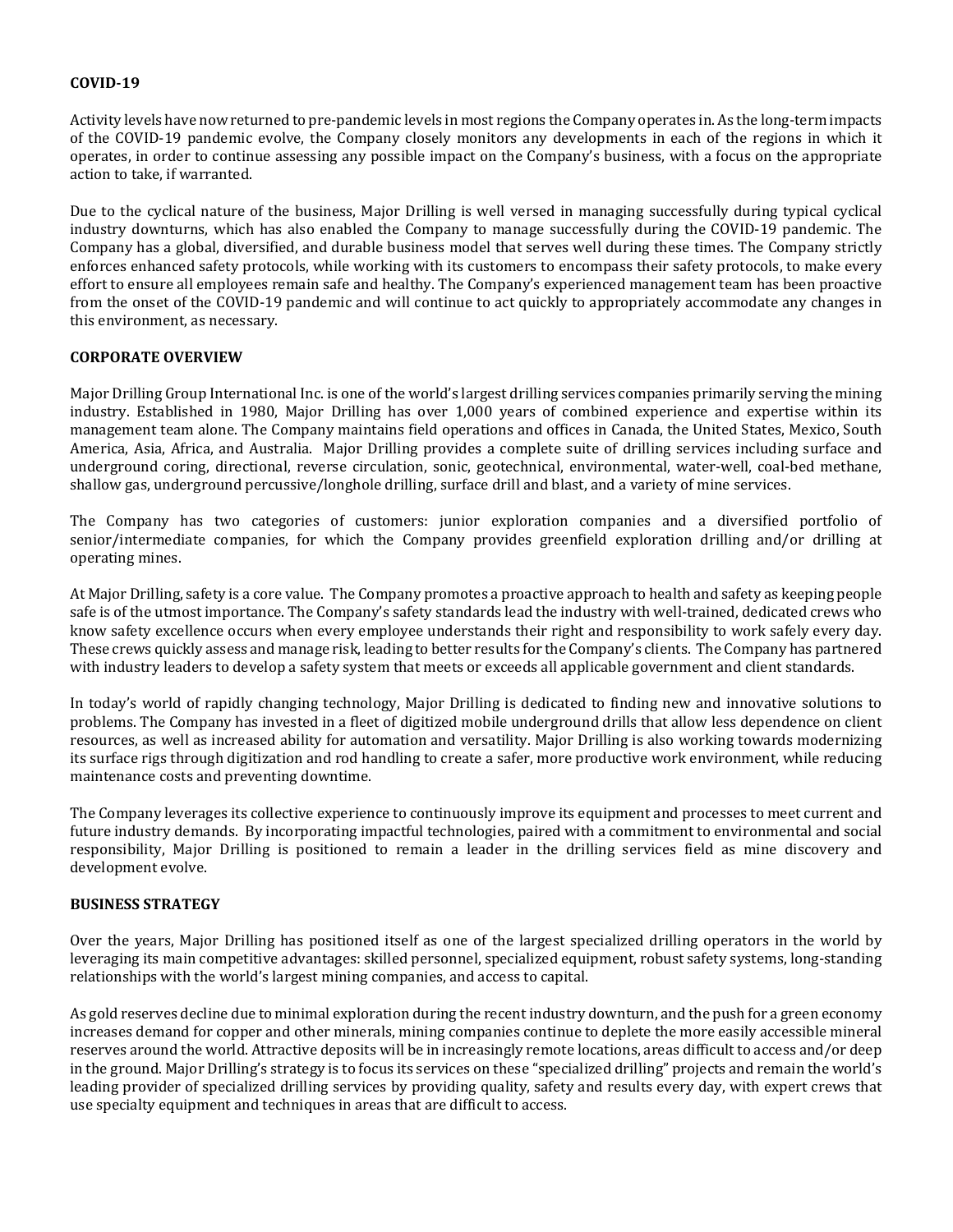Diversification within the drilling field, while maintaining high safety standards that are unparalleled in the drilling industry, continues to be an integral part of the Company's business strategy. Major Drilling has globally diversified operations with a wide variety of equipment available to meet its clients' needs for all phases of their projects. The Company intends to continue modernizing and innovating its fleet and expanding its footprint in strategic areas.

The recent McKay Drilling PTY Limited ("McKay") acquisition provides the Company with a strong established presence in the important Australian growth market, with a state-of-the-art specialized drilling fleet, which incorporates the most advanced hands-free remote operation and monitoring technology.

Major Drilling delivers quality, high safety standards and results on even the toughest sites through the Company's extensive knowledge and experience, focus on safety, and commitment to meeting the local needs of every customer. With the best people on the ground and a well-maintained fleet, the Company partners with its customers and local communities for outstanding results.

A key part of the Company's strategy is to maintain a strong balance sheet. Its financial strength allows the Company to invest in safety and continuous improvement initiatives, to retain key employees, to invest in training and innovation, to maintain its equipment in good condition and maintain sufficient inventory to meet increased customer demands. The Company has the liquidity required for the current industry ramp-up and its financial strength allows it to adapt and manage effectively through challenging periods, such as the COVID-19 pandemic.

Major Drilling categorizes its mineral drilling services into three types: specialized drilling, conventional drilling, and underground drilling.

Specialized drilling can be defined as any drilling project that, by virtue of its scope, technical complexity, or location, creates significant barriers to entry for smaller drilling companies. This would include, for example, deep-hole drilling, directional drilling, and mobilizations to remote locations or high altitudes. Because significant ore bodies are getting more difficult to find, the Company expects specialized drilling services to continue to fuel future growth and the Company believes these skills will be in greater demand over the next two decades.

Conventional drilling tends to be more affected by the industry cycle, as the barriers to entry are not as significant as with specialized drilling. This part of the industry is highly fragmented and has numerous competitors. Because the Company offers only limited differentiation in this sector, it is not its priority for investment.

The Company's underground services include both underground exploration drilling and underground percussive/longhole drilling. Underground exploration drilling takes on greater importance in the latter stages of the mining cycle as clients develop underground mines. Underground percussive/longhole drilling, which relates more to the production function of a mine, provides relatively more stable work during the mining cycles. By offering both underground production drilling and underground exploration drilling, the Company provides a wide range of complementary services to its clients.

# **ENVIRONMENTAL, SOCIAL AND GOVERNANCE ("ESG")**

Major Drilling believes its long-term sustainability depends on the Company serving as: stewards of the environment where we work; valued contributors to the communities where we operate; and responsible corporate citizens in the eyes of the Company's workforce, clients, shareholders, and other external stakeholders. While the Board of Directors and management have long had responsibility and oversight over ESG practices of the Company, in fiscal 2020, it began the process of consolidating its ESG efforts under an ESG Framework for the purpose of formalizing its risk management structure and mitigation strategies. The Company's ESG Policy was adopted in fiscal 2021, complementing other corporate policies such as its Code of Ethics and Business Conduct, Diversity Policy, Anti-Corruption Policy, and Human Rights Policy; its critical governance mechanisms such as the global Whistleblower Program; and its industry-leading workforce Health and Safety Program.

Major Drilling remains committed to delivering impactful contributions to the communities where it operates around the world, such as through its longstanding Indigenous partnerships in Canada, and frequent community initiatives by its teams worldwide, including multiple donations to aid in the fight against COVID-19.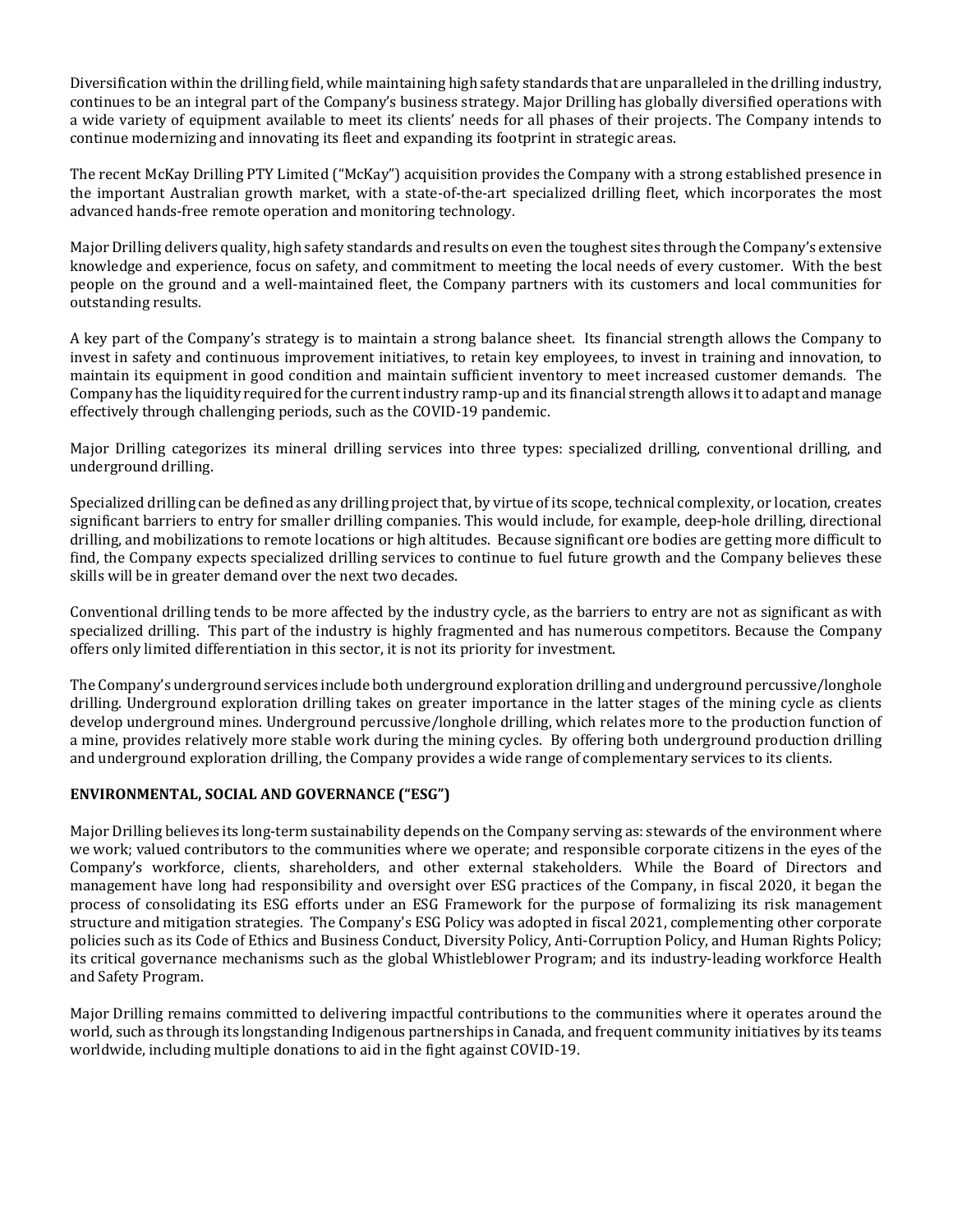### **INDUSTRY OVERVIEW**

The metals and minerals drilling industry is reliant primarily on demand from two metal groups: gold and base metals. Each commodity group is influenced by distinct market forces. The latest market downturn was marked by a lack of exploration and depleting reserves.

Gold has historically been a significant driver in the mining industry, accounting for 40 to 50% of the global exploration spend. Exploration activity generally varies up or down with the trend in gold prices, now at high levels as reserves remain low and mining companies continue to struggle to replace resource depletion.

The demand for base metals is dependent on economic activity. In the longer-term, the fundamental drivers of base metals remain positive, with worldwide supply of most metals expected to tighten and higher demand coming from the emerging markets. As these markets continue to urbanize, the requirement for base metals will continue to increase at the same time as easily accessible reserves continue to be depleted.

The growing demand for electric vehicles should increase demand for metals such as copper, lithium, nickel and cobalt. Copper prices have more than doubled over the last two years and have recently reached all-time highs, at a time when the world is accelerating its efforts toward decarbonization, requiring enormous amounts of copper, which will exacerbate the projected supply deficit.

As resources in some areas are becoming depleted, future mineral deposits will have to come from areas difficult to access, either in remote or politically challenging areas, deeper in the ground or at higher altitudes, and it takes 10 to 15 years to bring a mine into production. This should improve demand for specialized services in the future as stability returns to the industry.

# **BUSINESS ACQUISITION**

On June 1, 2021, the Company completed the purchase of the issued and outstanding shares of McKay Drilling, a leading specialty drilling contractor based in Perth, Australia, providing Major Drilling with a strong established presence in an important growth market.

Founded in 1990, McKay is a leader in reverse circulation drilling and operates a state-of-the-art fleet of 15 high-capacity reverse circulation rigs and 5 deep-hole diamond rigs, with the most advanced hands-free remote operation and monitoring technology. McKay's fleet is at the very high end of specialized drilling equipment and includes support equipment and inventories necessary for its operation. The company is widely regarded as an innovator in the Australian mining industry and has long-standing relationships with Australia's largest mining companies.

While McKay's historical performance should not be viewed as guidance for future performance, for the twelve-month period ending March 31, 2021, McKay generated revenue of approximately AUD\$60 million and EBITDA of approximately AUD\$17 million.

The purchase price for the acquisition is valued at an amount up to AUD\$80 million, or approximately CAD\$75 million, consisting of: (i) a cash payment (funded from Major Drilling's cash and existing debt facilities) of AUD\$40 million; (ii) AUD\$15 million paid through the issuance of 1,318,101 common shares of Major Drilling, valued based on the volume weighted average price of the common shares prior to closing; and (iii) an earn-out of up to AUD\$25 million with a payout period extending over three years from the effective date of June 1, 2021, based on the achievement of certain milestones.

The results of the McKay operations are included in the Interim Condensed Consolidated Statements of Operations from June 1, 2021. Since the date of acquisition, revenue attributable to the McKay operations for the three and nine months ended January 31, 2022 was approximately \$12 million and \$43 million, respectively and (loss) earnings were approximately \$(1) million and \$4 million, respectively. Had the business combination been effective as of May 1, 2021, proforma revenue and net earnings of the combined entity for the nine months ended January 31, 2022 would have been approximately \$465 million and \$32 million, respectively.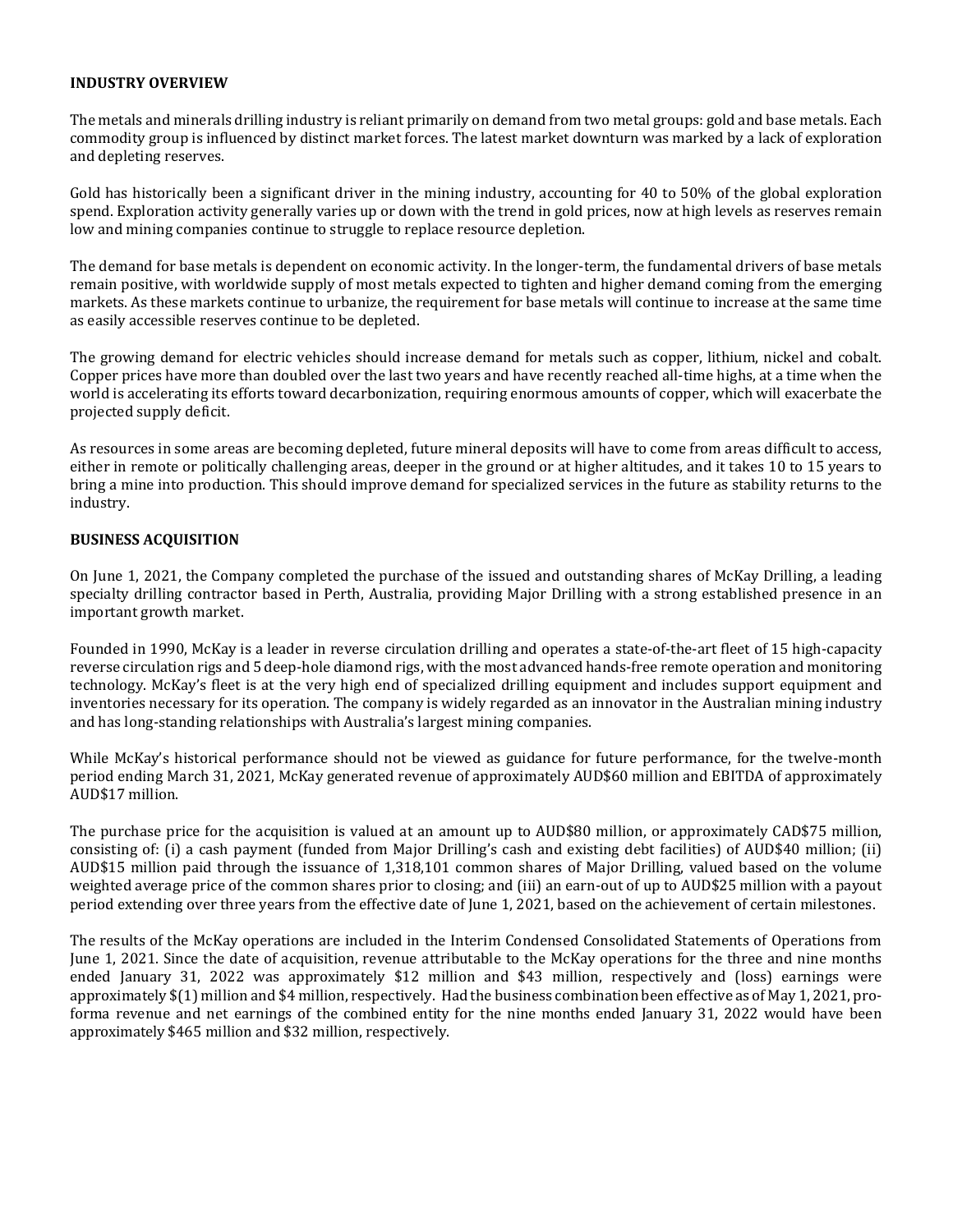### **OVERALL PERFORMANCE**

While the third quarter is typically the Company's weakest quarter due to the shutdown of mining and exploration activities over the holiday season, activity levels were high in November and continued well into December until the usual reduction in operational activity. Also, January start-ups were much earlier than previous years.

The Company's net cash position (cash net of debt, excluding lease liabilities reported under IFRS 16 Leases - see "Non-IFRS financial measures") improved by \$36.1 million, to end the quarter at \$6.1 million compared to net debt of \$30.0 million in the second quarter of the current year.

Revenue for the quarter ended January 31, 2022 was \$138.8 million, up from revenue of \$100.4 million recorded for the same quarter last year.

Gross margin percentage for the quarter was 16.9% compared to 11.0% for the same quarter last year. Adjusted gross margin, which excludes depreciation expense (see "Non-IFRS financial measures"), was 24.2% for the quarter compared to 20.3% the prior year quarter.

The Company generated \$18.4 million of EBITDA (earnings before interest, taxes, depreciation, and amortization - see "Non-IFRS financial measures"), compared to \$8.7 million for the same quarter last year. The significant increase in EBITDA was attributed to the Company's operational leverage as revenue levels increase.

Net earnings were \$5.7 million or \$0.07 per share compared to a loss of \$1.5 million or \$0.02 per share for the same quarter last year.

### **RESULTS OF OPERATIONS - THIRD QUARTER RESULTS ENDED JANUARY 31, 2022**

Total revenue for the quarter was \$138.8 million up 38% from revenue of \$100.4 million recorded in the same quarter last year. The unfavourable foreign exchange translation impact on revenue for the quarter, when comparing to the effective rates for the same period last year, was approximately \$3 million, with a minimal impact on net earnings as expenditures in foreign jurisdictions tend to be in the same currency as revenue.

Revenue for the quarter from Canada - U.S. drilling operations increased by 37.9% to \$78.3 million, compared to the same period last year. Projects ran deeper into December and started up quicker in January, which helped offset the typical seasonal slowdown.

South and Central American revenue increased by 46.8% to \$32.0 million for the quarter, compared to the same quarter last year. With COVID-19 restrictions easing in most jurisdictions, activity levels ramped up, boosting revenue from the prior period.

Australasian and African revenue increased by 30.7% to \$28.5 million, compared to the same period last year. The McKay acquisition was the main driver in the quarter-over-quarter growth for this region.

Gross margin percentage for the quarter was 16.9%, compared to 11.0% for the same period last year. Depreciation expense, totaling \$10.1 million, is included in direct costs for the current quarter, versus \$9.3 million in the same quarter last year. Adjusted gross margin, which excludes depreciation expense, was 24.2% for the quarter, compared to 20.3% in the prior year quarter. Margins are typically lower in the third quarter due to seasonal slowdowns and significant scheduled maintenance, however this year, there was less impact in North America as many drill programs minimized their holiday shutdown plans. Australasia encountered the typical seasonal slowdown while the South and Central American region was negatively impacted by seasonality as well as ramp-up costs in certain jurisdictions as activity levels began to recover from the impacts of COVID-19.

General and administrative costs were \$14.1 million, an increase of \$2.4 million compared to the same quarter last year. The increase was driven by the addition of the Australian operations, inflationary wage adjustments, and the resumption of some travel as COVID-19 restrictions loosened in most jurisdictions.

The income tax provision for the quarter was an expense of \$1.3 million compared to nil for the prior year period. The increase from the prior year period was due to increased profitability.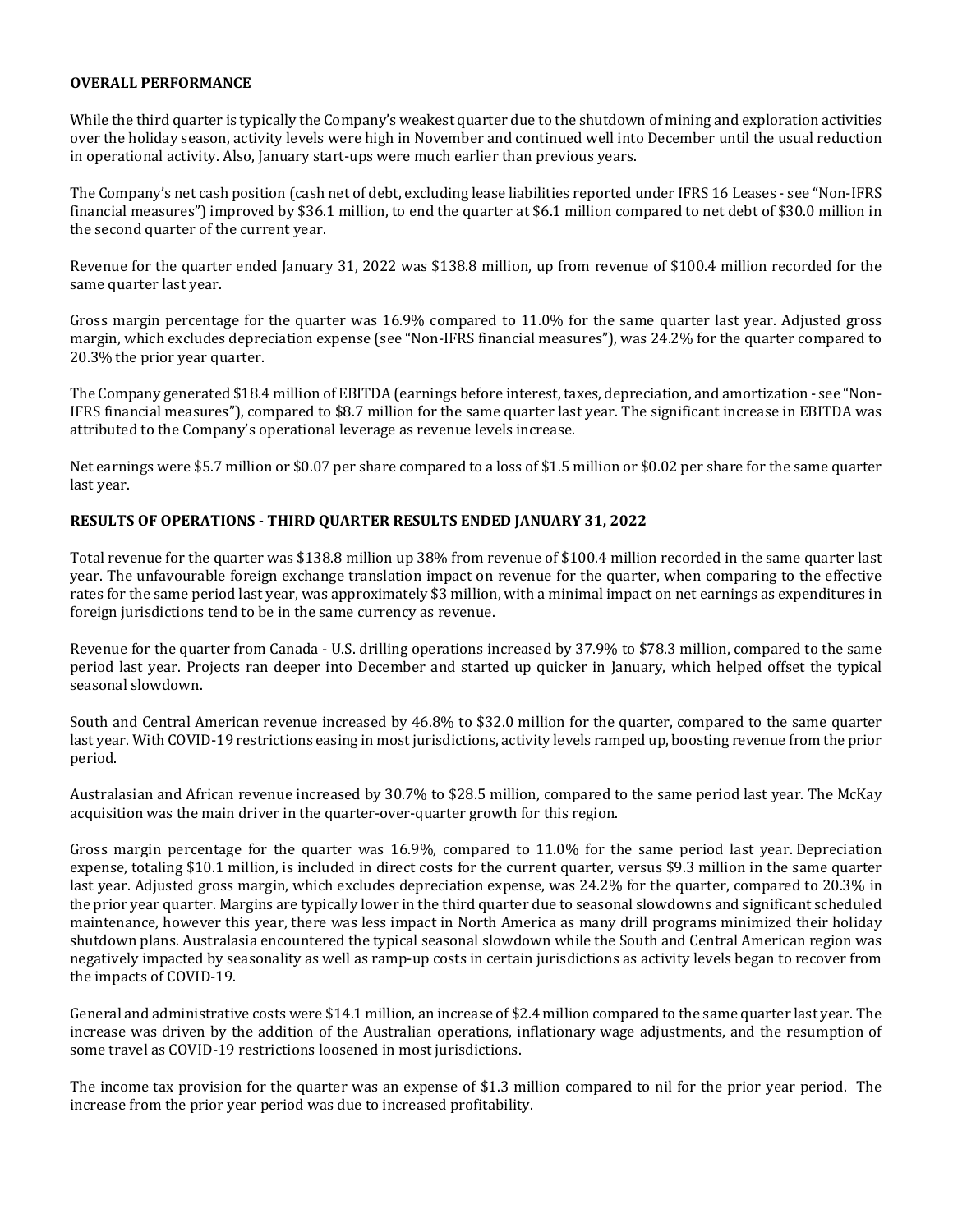Net earnings were \$5.7 million or \$0.07 per share (\$0.07 per share diluted) for the quarter, compared to a loss of \$1.5 million or \$0.02 per share (\$0.02 per share diluted) for the prior year quarter.

# **RESULTS OF OPERATIONS – YEAR TO DATE ENDED JANUARY 31, 2022**

Total revenue for the year was \$460.4 million, up 51% from revenue of \$304.0 million recorded in the previous year, which was impacted by COVID-19. The unfavourable foreign exchange translation impact on revenue for the year, when comparing to the effective rates for the previous year, was approximately \$17 million, with a minimal impact on net earnings as expenditures in foreign jurisdictions tend to be in the same currency as revenue.

Revenue for the year from Canada – U.S. drilling operations increased by 48% to \$257.5 million, compared to the previous year. The demand for drilling services remains robust in this region, driven by increased exploration budgets from senior and intermediate customers. Combined with the resurgence of junior financings, this has led to increased activity levels from the prior year.

South and Central American revenue increased by 65% to \$104.0 million for the year, compared to the previous year. The growth in the region from the prior year was mainly attributed to operations in most countries recovering from the impacts of COVID-19.

Australasian and African revenue increased by 46% to \$98.9 million, compared to the previous year, driven mainly by the McKay acquisition early in the current fiscal year.

Gross margin percentage for the year was 19.8%, compared to 16.1% for the previous year. Depreciation expense totaling \$30.2 million is included in direct costs for the current quarter, versus \$28.5 million in the prior year. Adjusted gross margin, which excludes depreciation expense, was 26.4% for the year, compared to 25.5% for the prior year. Margins were impacted by increased labour and supply costs, however the stronger pricing environment established late in the first quarter has offset this cost inflation.

General and administrative costs were \$41.8 million, an increase of \$7.3 million, compared to the previous year. The increase is driven by the addition of the Australian operations and inflationary wage adjustments to start the new fiscal year. Also, certain cost cutting measures and government assistance programs used to navigate the pandemic in the prior year are no longer in place, and travel has resumed in some jurisdictions as COVID-19 restrictions loosened somewhat.

The income tax provision for the year was an expense of \$8.6 million, compared to an expense of \$3.3 million for the prior year. The increase in the tax expense was related to an increase in overall profitability from the prior year.

Net earnings were \$31.0 million or \$0.38 per share (\$0.38 per share diluted) for the year, compared to \$7.7 million or \$0.10 per share (\$0.10 per share diluted) for the prior year.

| (in \$000s CAD, except per<br>share) |           | <b>Fiscal</b><br>2022 |           |           | Fiscal 2021    |                |          | Fiscal<br>2020 |
|--------------------------------------|-----------|-----------------------|-----------|-----------|----------------|----------------|----------|----------------|
|                                      | Q3        | Q <sub>2</sub>        | Q1        | Q4        | Q <sub>3</sub> | Q <sub>2</sub> | Q1       | Q4             |
| Revenue                              | \$138,752 | \$170,693             | \$150,995 | \$128,117 | \$100,387      | \$114,152      | \$89,420 | 88,784<br>S.   |
| Gross profit                         | 23,427    | 37,538                | 30,360    | 15,053    | 11,058         | 22,852         | 15,125   | 9,401          |
| Gross margin                         | 16.9%     | 22.0%                 | 20.1%     | 11.7%     | 11.0%          | 20.0%          | 16.9%    | 10.6%          |
| Adjusted gross margin                | 24.2%     | 28.3%                 | 26.3%     | 18.4%     | 20.3%          | 28.3%          | 27.8%    | 21.5%          |
| Net earnings (loss)                  | 5,676     | 14,290                | 11,060    | 2,344     | (1, 467)       | 7,009          | 2,148    | (74, 307)      |
| Per share - basic                    | 0.07      | 0.17                  | 0.14      | 0.03      | (0.02)         | 0.09           | 0.03     | (0.92)         |
| Per share - diluted                  | 0.07      | 0.17                  | 0.13      | 0.03      | (0.02)         | 0.09           | 0.03     | (0.92)         |

# **SUMMARY OF QUARTERLY RESULTS**

The third quarter (November to January) is normally the Company's weakest quarter due to the shutdown of mining and exploration activities, often for extended periods over the holiday season.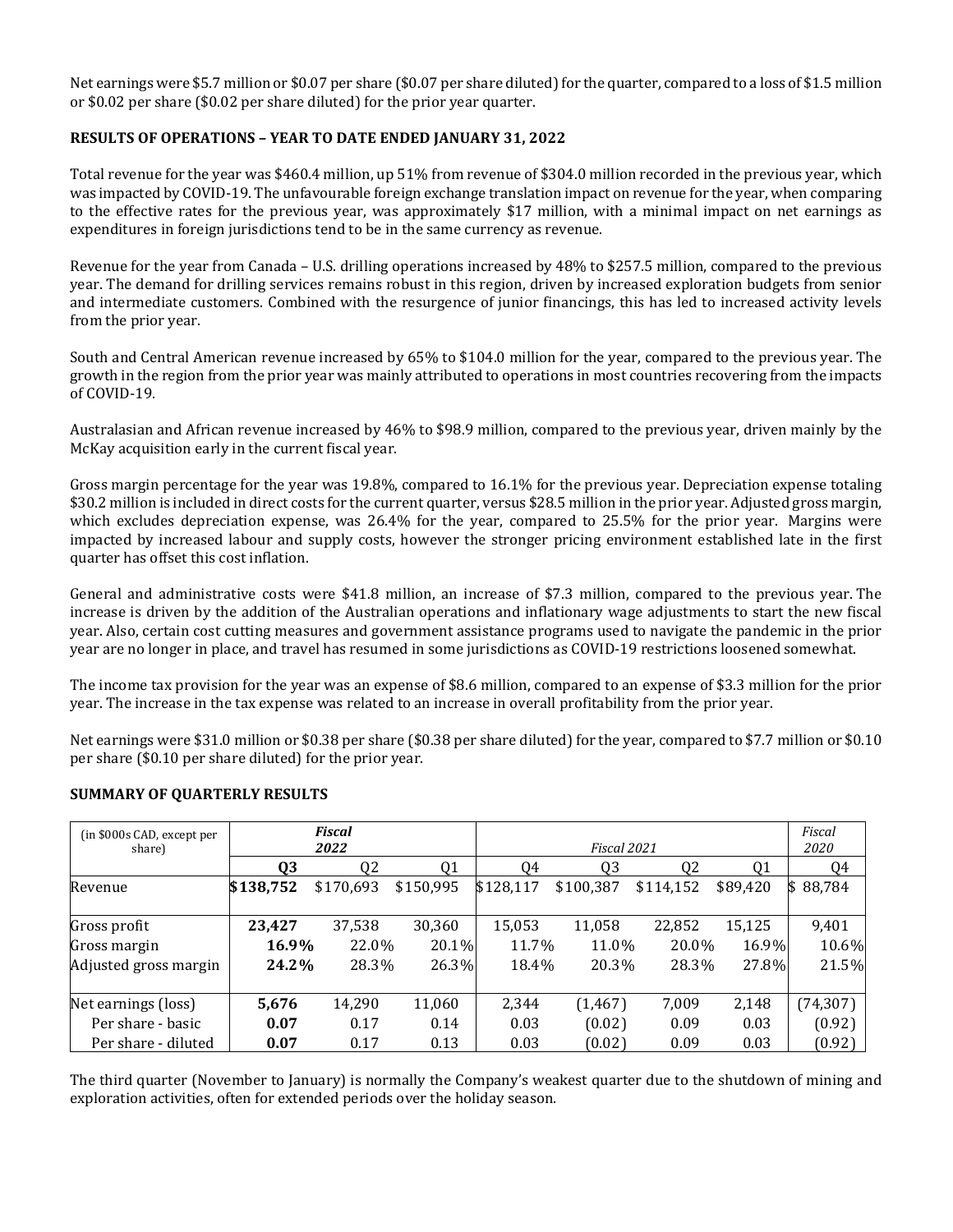# **LIQUIDITY AND CAPITAL RESOURCES**

# *Operating activities*

The change in non-cash operating working capital items was an inflow of \$31.0 million for the quarter, compared to an inflow of \$5.7 million for the same quarter last year. The inflow of non-cash operating working capital was primarily comprised of:

- a decrease in accounts receivable of \$50.2 million;
- a decrease in accounts payable of \$16.4 million;
- an increase in prepaids of \$2.1 million; and
- an increase in inventory of \$1.0 million.

Cash flow from operating activities for the quarter was an inflow of \$47.9 million, compared to an inflow of \$12.9 million in the same quarter last year.

# *Investing activities*

Capital expenditures were \$12.2 million for the quarter ended January 31, 2022, compared to \$5.1 million for the same quarter last year.

The drill rig count was 600 at January 31, 2022, as the Company added 5 rigs to its fleet, while disposing of 8 older less efficient rigs.

# *Financing activities*

Under the terms of certain of the Company's debt agreements, the Company must satisfy specific financial covenants. Such agreements also limit, among other things, the Company's ability to incur additional indebtedness, create liens, engage in mergers or acquisitions or make dividend and other payments. During the period, the Company was, and continues to be, in compliance with all covenants and other conditions imposed by its debt agreements.

### Operating credit facilities

The credit facilities related to operations total \$31.4 million (\$30.0 million from a Canadian chartered bank and \$1.4 million from an American chartered bank) and are primarily secured by corporate guarantees of companies within the group, bearing interest at either the bank's prime rate plus 0.5% or the bankers' acceptance rate plus 2.0% for Canadian dollar draws, and either the bank's U.S. dollar base rate in Canada plus 0.5% or the bank's London Inter Bank Offer Rate ("LIBOR") plus 2.0% for U.S. dollar draws. The U.S. facility bears interest at the bank's LIBOR plus 2.25%. At January 31, 2022, the Company had utilized \$1.3 million of these facilities for stand-by letters of credit.

The Company also has a credit facility of \$2.3 million for credit cards for which interest rate and repayment are as per cardholder agreements.

### Long-term debt

Total long-term debt was unchanged during the quarter at \$50.0 million as of January 31, 2022.

As of January 31, 2022, the Company had the following long-term debt facility:

• \$75.0 million revolving term facility for financing the cost of equipment purchases or acquisition costs of related businesses. At January 31, 2022, \$50.0 million had been drawn on this facility, bearing interest at either the bank's prime rate plus 0.5% or the bankers' acceptance rate plus 2.0% for Canadian dollar draws, and either the bank's U.S. dollar base rate in Canada plus 0.5% or the bank's LIBOR plus 2.0% for U.S. dollar draws (depending on timing of draw), interest only payable in monthly installments, secured by corporate guarantees of companies within the group, maturing in October 2023.

As at, January 31, 2022 there are no scheduled debt repayments for the remainder of fiscal 2022, however the Company may choose to make discretionary payments on the revolving term facility, depending on available funds.

As at January 31, 2022, the Company had unused borrowing capacity under its credit facilities of \$55.1 million and cash of \$78.3 million, for a total of \$133.4 million in available funds. The Company believes its existing cash balance, available credit facility, and expected operating cash flows, will be sufficient to fund operations, capital expenditures, contingent considerations, debt and lease obligations, currently estimated for the next twelve months.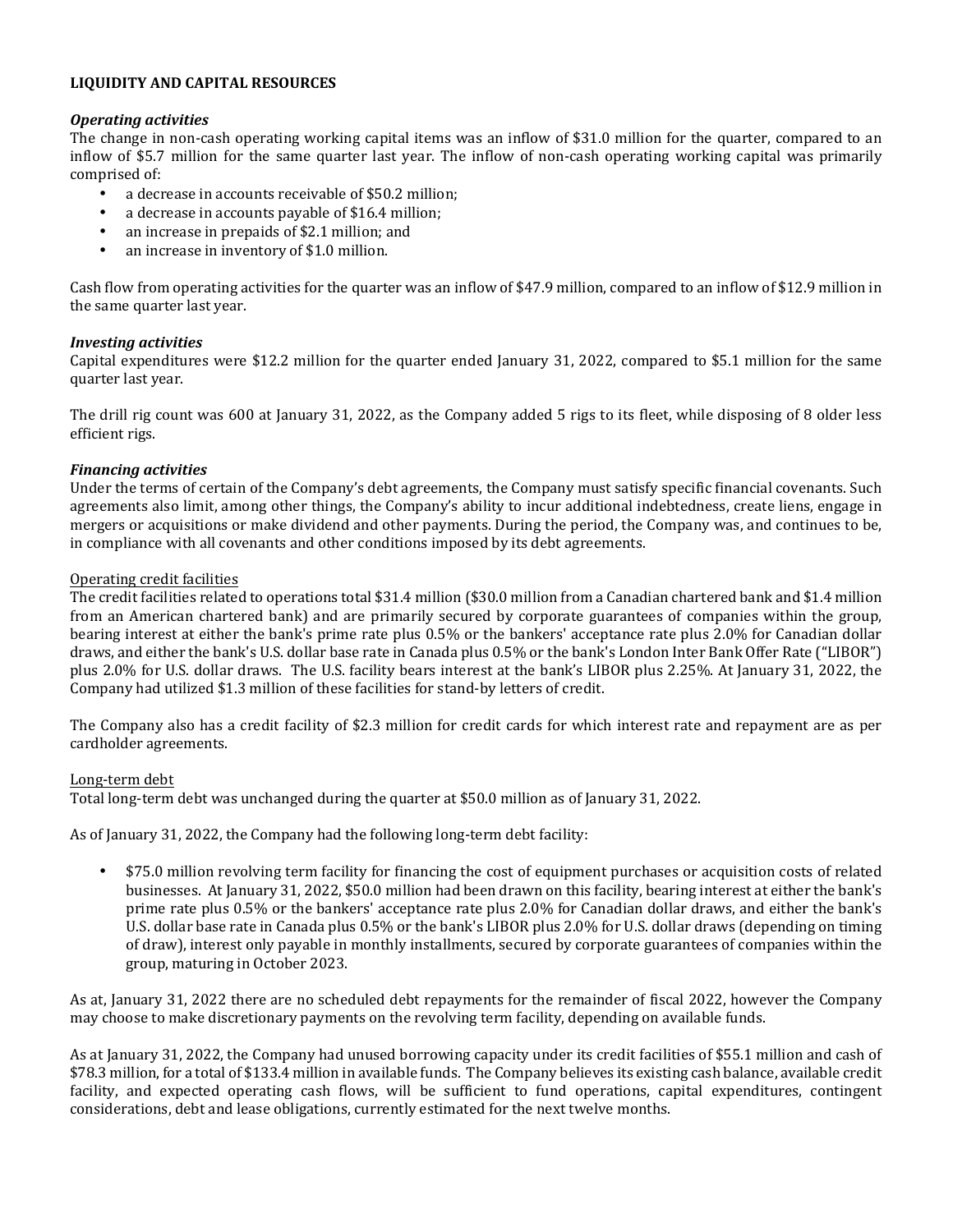# **OUTLOOK**

The third quarter was very successful with high activity levels in November continuing into December, until the normal reduction in operational activity due to holiday shutdowns, and January start-ups began much earlier than previous years. These factors provide a strong indication of increased activity in calendar 2022 and reinforces the fact that the industry is in a mining upcycle.

The Company's customers are turning to more challenging drill programs as the upcycle progresses. The Company's proactive approach to training and retention efforts have allowed it to support the early start to the year and deliver value to customers. The strategy of holding rigs and inventory ready for immediate deployment to customers continues to deliver results, as the industry deals with supply chain disruptions.

As a means to respond to current market demand and stay ahead of supply chain challenges, the Company has added five new drill rigs and necessary support equipment during the quarter and expects to take possession of at least eight drills in the coming quarter for immediate deployment to the field.

Going forward, new contracts and contract renewals with incrementally favourable terms, negotiated throughout the third quarter, should help offset cost inflation of supply and labour as competition for skilled drilling crews continues to be a challenge the industry is facing in the most operationally intense markets.

With the following positive drivers firmly in place, the outlook for the Company and the pricing environment remain extremely encouraging through the coming quarter and beyond:

- Gold prices are at high levels as reserves remain low and mining companies continue to struggle to replace resource depletion;
- Copper prices have more than doubled over the last two years and have recently reached all-time highs, at a time when the world is accelerating its efforts toward decarbonization, requiring enormous amounts of copper, which will exacerbate the projected supply deficit;
- Nickel prices are up more than 40% over the last year, as the world races to secure supplies for electric vehicle batteries as inventories dwindle;
- Lack of exploration throughout the recent industry downturn has led to depleting reserves;
- It takes 10 to 15 years to bring a mine into production; and
- New mineral deposits will come from areas more difficult to access, requiring more specialized drilling.

### **NON-IFRS FINANCIAL MEASURES**

The Company's financial data has been prepared in accordance with IFRS, with the exception of certain financial measures detailed below. The measures below have been used consistently by the Company's management team in assessing operational performance on both segmented and consolidated levels, and in assessing the Company's financial strength. The Company believes these non-IFRS financial measures are key, for both management and investors, in evaluating performance at a consolidated level and are commonly reported and widely used by investors and lending institutions as indicators of a company's operating performance and ability to incur and service debt, and as a valuation metric. These measures do not have a standardized meaning prescribed by IFRS and therefore may not be comparable to similarly titled measures presented by other publicly traded companies and should not be construed as an alternative to other financial measures determined in accordance with IFRS.

### **EBITDA - earnings before interest, taxes, depreciation and amortization:**

| $(in $000s$ CAD)              | 03 2022     | 03 20 21     | <b>YTD 2022</b> | <b>YTD 2021</b> |
|-------------------------------|-------------|--------------|-----------------|-----------------|
| Net earnings (loss)           | \$<br>5,676 | $(1,467)$ \$ | 31,026          | 7,690           |
| Finance costs                 | 373         | 337          | 1.244           | 961             |
| Income tax provision          | 1,338       | 26           | 8.554           | 3,263           |
| Depreciation and amortization | 11,013      | 9,853        | 32,541          | 30,048          |
| <b>EBITDA</b>                 | 18,400      | 8,749        | 73,365          | 41,962          |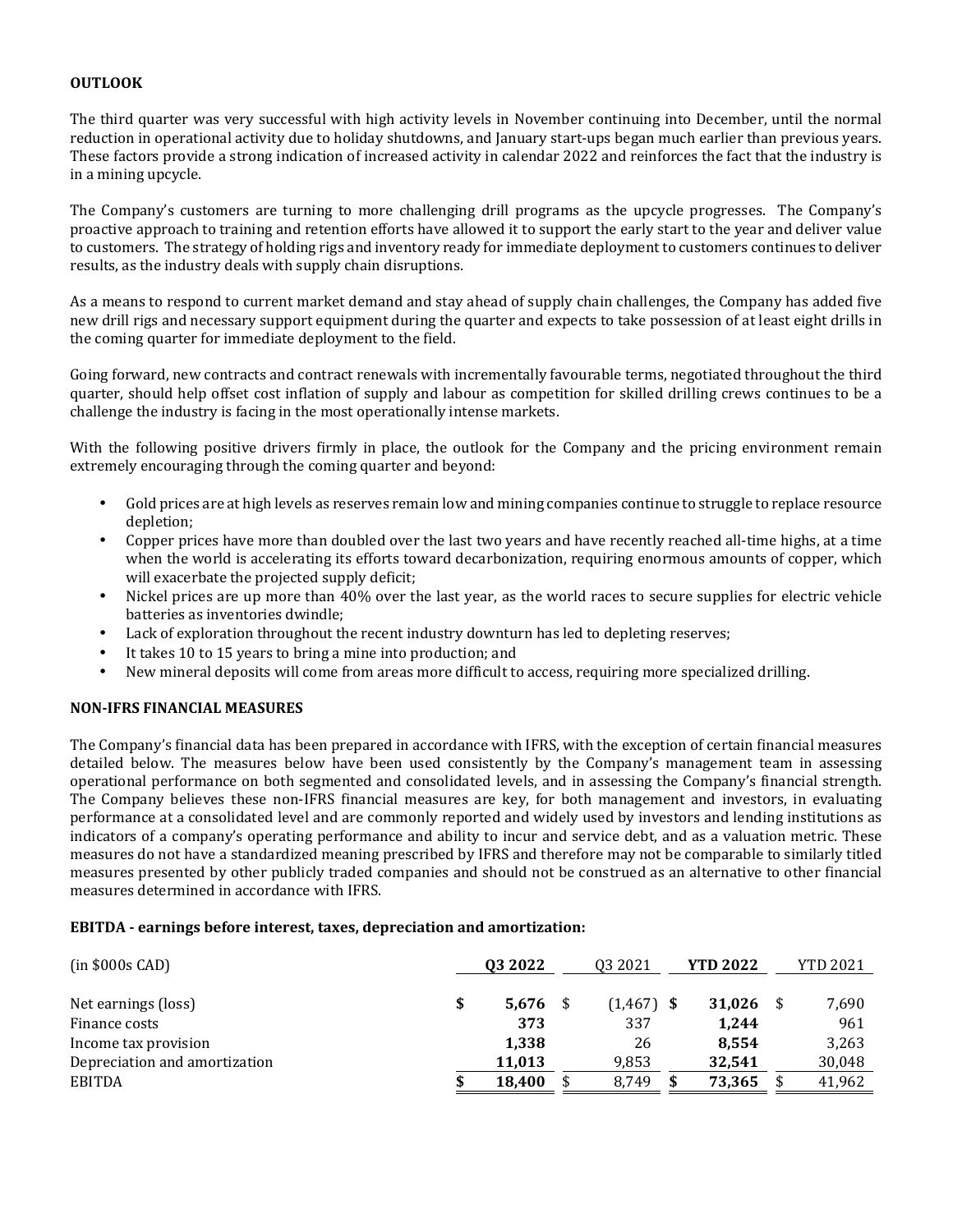# **Adjusted gross profit/margin - excludes depreciation expense:**

| $(in $000s$ CAD)      | 03 2022 | Q3 2021 | <b>YTD 2022</b> | <b>YTD 2021</b> |
|-----------------------|---------|---------|-----------------|-----------------|
|                       |         |         |                 |                 |
| Total revenue         | 138,752 | 100,387 | 460.440         | \$303,959       |
| Less: direct costs    | 115,325 | 89,329  | 369,115         | 254,924         |
| Gross profit          | 23.427  | 11,058  | 91.325          | 49,035          |
| Add: depreciation     | 10,145  | 9,306   | 30,163          | 28,481          |
| Adjusted gross profit | 33,572  | 20,364  | 121,488         | 77,516          |
| Adjusted gross margin | 24.2%   | 20.3%   | 26.4%           | 25.5%           |

# **Net cash – cash net of debt, excluding lease liabilities reported under IFRS 16 Leases:**

| $(in $000s$ CAD)         | <b>January 31, 2022</b> | April 30, 2021 |
|--------------------------|-------------------------|----------------|
|                          |                         |                |
| Cash                     | 78.306                  | 22,359         |
| Contingent consideration | (22, 176)               | (1,907)        |
| Long-term debt           | (50, 016)               | (15, 462)      |
| Net cash (debt)          | 6,114                   | 4.990          |

### **FOREIGN EXCHANGE**

The Company's reporting currency is the Canadian dollar, however a significant portion of the Company's revenue and operating expenses outside of Canada are denominated in U.S. dollars, with some exposure to other currencies. The yearover-year comparisons in the growth of revenue and operating expenses have been impacted by the relative strength of the Canadian dollar against the U.S. dollar as well as these other currencies.

During the quarter, approximately 26% of revenue generated was in Canadian dollars, 59% in U.S. dollars, and the balance in other currencies. Since most of the input costs related to revenue are denominated in the same currency as the revenue, the impact on earnings is somewhat muted.

The unfavourable foreign exchange translation impact on revenue for the quarter, when comparing to the effective rates for the same quarter last year, was approximately \$3 million. The foreign exchange impact on net earnings for the quarter was negligible as net earnings tend to remain less impacted by currency fluctuations as a large proportion of costs are typically incurred in the same currency as revenue.

Currency controls and government policies in foreign jurisdictions, where a portion of the Company's business is conducted, can restrict the Company's ability to exchange such foreign currency for other currencies, such as the U.S. dollar. To mitigate this risk, the Company has adopted a policy of carrying limited foreign currencies in local bank accounts.

As at January 31, 2022, the most significant carrying amounts of net monetary assets and/or liabilities (which may include intercompany balances with other subsidiaries) that: (i) are denominated in currencies other than the functional currency of the respective Company subsidiary; and (ii) cause foreign exchange rate exposure, including the impact on earnings before income taxes ("EBIT"), if the corresponding rate changes by 10%, are as follows (in 000s CAD):

|                                                  | Rate variance IDR/USD |        | <b>MNT/USD</b> | USD/AUD | MZN/USD | USD/CLP | <b>USD/BRL</b> | <b>Other</b> |
|--------------------------------------------------|-----------------------|--------|----------------|---------|---------|---------|----------------|--------------|
| Net exposure on monetary<br>assets (liabilities) |                       | 11.269 | 4.267          | 4.026   | 1.079   | (5.707) | (2,786)        | (1,043)      |
|                                                  |                       |        |                |         |         |         |                |              |
| EBIT impact                                      | $+/-10%$              | 1.252  | 474            | 447     | 120     | 634     | 310            | 116          |

### *Argentina currency status*

During the current fiscal year, in an effort to bring inflation down and stabilize markets as the financial crisis continues in Argentina, the Argentine government imposed tighter currency controls. In an effort to prevent the flow of U.S. dollars ("USD") out of Argentina's struggling economy, earlier in the year the Argentine Central Bank ("ACB") made it more difficult for investors to buy USD and tightened controls to prevent investors from buying assets in Argentine pesos ("ARS") and then selling abroad in USD to obtain foreign currency. While the International Monetary Fund has recommended the country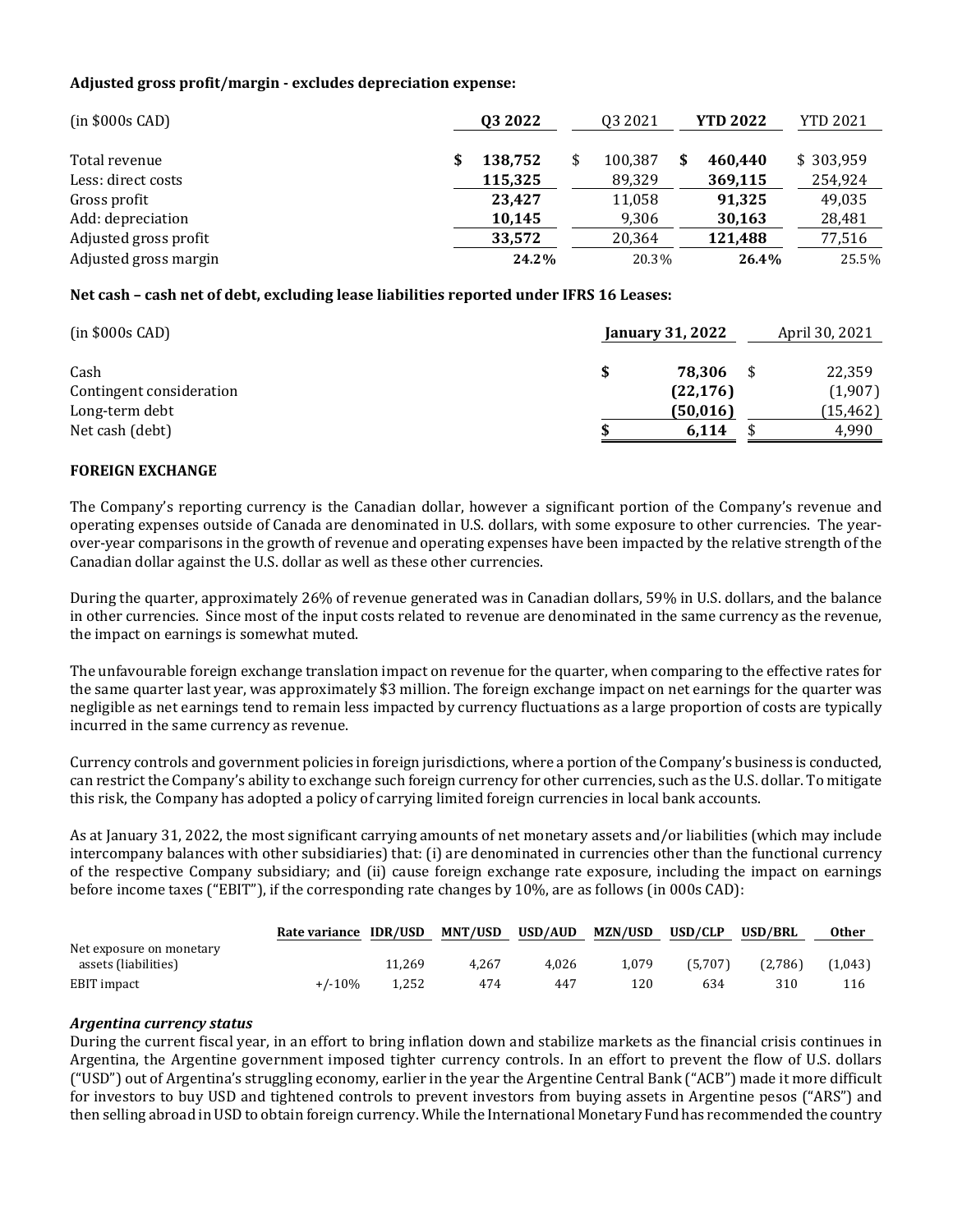gradually loosen all restrictions on foreign currency exchange, the ACB continues to impose limitations on transactions in USD denominated securities. The ARS has continued to devalue, therefore the Company continues to be vigilant in managing assets held in ARS.

### *Indonesia currency status*

Early in the previous calendar year, the Bank of Indonesia implemented several policies to maintain exchange rate stability, including intensive monitoring of foreign exchange market transactions, moral suasion, foreign currency intervention in the domestic foreign exchange markets, and direct controls through relevant regulations. Early in the first quarter of the current fiscal year, the Bank of Indonesia strengthened the monitoring of foreign exchange transactions against the rupiah. While the Bank of Indonesia has announced that global economic recovery is expected to be lower than previously forecasted, policies remain unchanged. As these policies could delay and eventually restrict the ability to exchange the rupiah to U.S. dollars, the Company is monitoring this situation closely.

# **COMPREHENSIVE EARNINGS**

The Interim Condensed Consolidated Statements of Comprehensive Earnings for the quarter includes a \$4.4 million unrealized gain on translating the financial statements of the Company's foreign operations compared to a loss of \$9.4 million for the previous year. The change relates to translating the net assets of the Company's foreign operations, which have a functional currency other than the Canadian dollar, to the Company's Canadian dollar currency presentation.

# **GENERAL RISKS AND UNCERTAINTIES**

A complete discussion of general risks and uncertainties may be found in the Company's Annual Information Form for the most recently completed fiscal year, which can be found on the SEDAR website at www.sedar.com. The Company is not aware of any significant changes to risk factors from those disclosed at that time.

# **OFF BALANCE SHEET ARRANGEMENTS**

Except for commitments exempt from balance sheet treatment under IFRS 16 Leases, the Company does not have any off balance sheet arrangements.

### **DISCLOSURE CONTROLS AND PROCEDURES AND INTERNAL CONTROL OVER FINANCIAL REPORTING**

The Company's CEO and CFO are responsible for designing disclosure controls and procedures ("DC&P") and internal control over financial reporting ("ICFR") or causing them to be designed under their supervision. The Company's DC&P and ICFR are designed to provide reasonable assurance regarding the reliability of the Company's financial reporting and its preparation of financial statements for external purposes in accordance with International Financial Reporting Standards.

Effective June 1, 2021, the Company completed the acquisition of McKay Drilling. The results of McKay's operations have been included in the Interim Condensed Consolidated Financial Statements since the date of acquisition, however, the Company has not had sufficient time to appropriately review the internal control used by McKay. The Company is in the process of integrating the McKay operation and will be expanding its DC&P and ICFR to include the McKay operation over the next year. As a result, the CEO and CFO have limited the scope of design of DC&P and testing of ICFR to exclude McKay controls, policies and procedures from the January 31, 2022 certification of internal control, in accordance with section 3.3(1)(b)of NI 52-109, which allows an issuer to limit the design of DC&P or ICFR to exclude a business that was acquired not more than 365 days before the end of the financial period to which the CEO's and CFO's certification of interim filings relates. The acquisition date financial information for McKay is included in the discussion regarding the acquisition contained in this MD&A and note 10 of the Interim Condensed Consolidated Financial Statements.

For the three and nine-month periods ended January 31, 2022, there have been no changes in the Company's DC&P or ICFR that have materially affected, or are reasonably likely to materially affect, the Company's DC&P or ICFR. Accordingly, the CEO and CFO have concluded that the design and operation were effective at a reasonable level for the period covered by this report.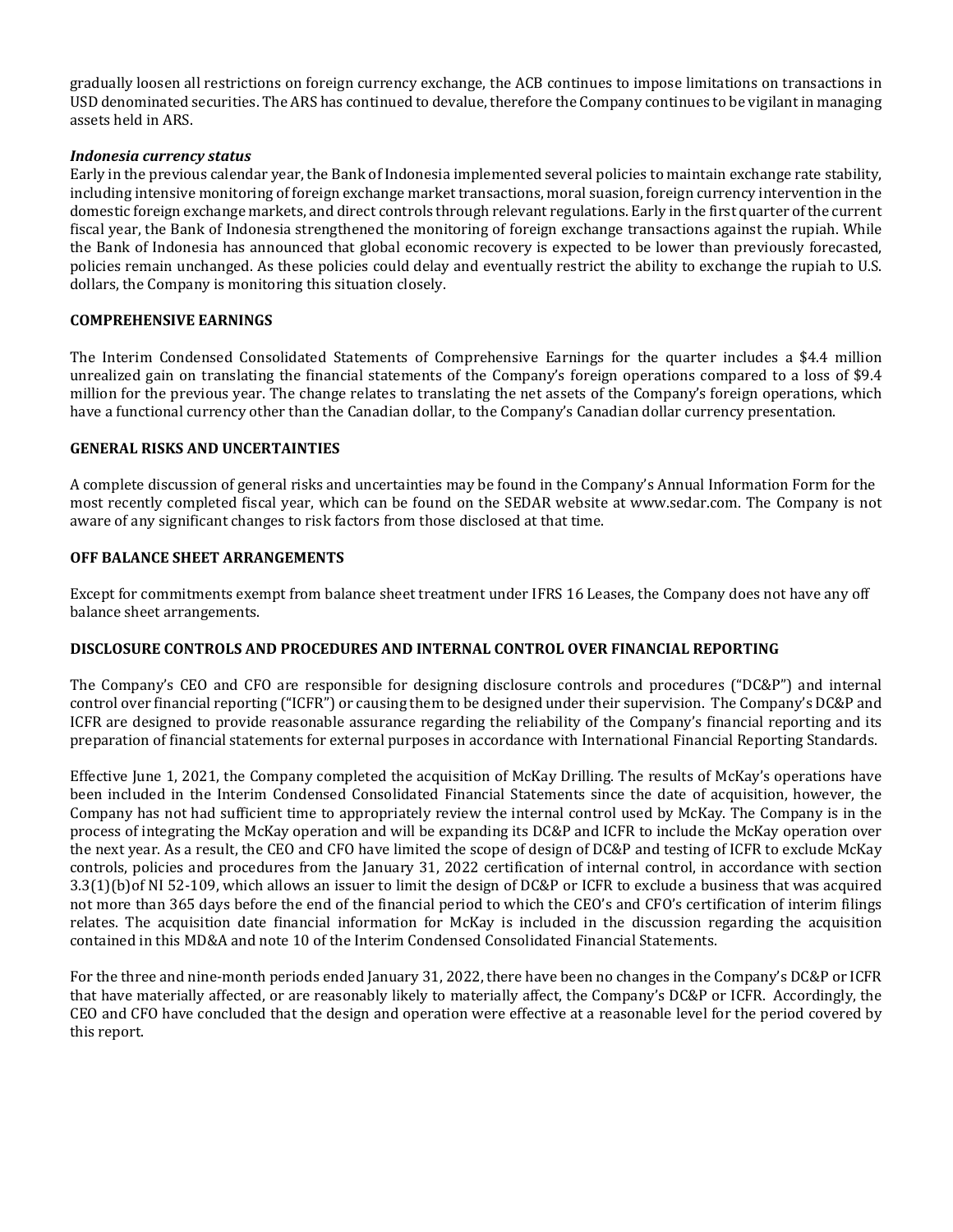# *Limitations of controls and procedures*

The inherent limitations in all control systems are such that they can provide only reasonable, not absolute, assurance that all control issues and instances of fraud or error, if any, within the Company have been detected. Therefore, DC&P and ICFR have inherent limitations, regardless of how well designed, and can provide only reasonable assurance with respect to financial statement preparation and may not prevent and detect all misstatements.

### **OUTSTANDING SHARE DATA**

As of March 3, 2022, there were 82,399,554 common shares issued and outstanding in the Company. This represents an increase of 12,000 issued and outstanding shares, due to the exercise of stock options, as compared to the number reported in the Company's second quarter MD&A (reported as of December 2, 2021).

# **ADDITIONAL INFORMATION**

Additional information relating to the Company, including the Company's Annual Information Form, is available on the SEDAR website at [www.sedar.com](http://www.sedar.com/).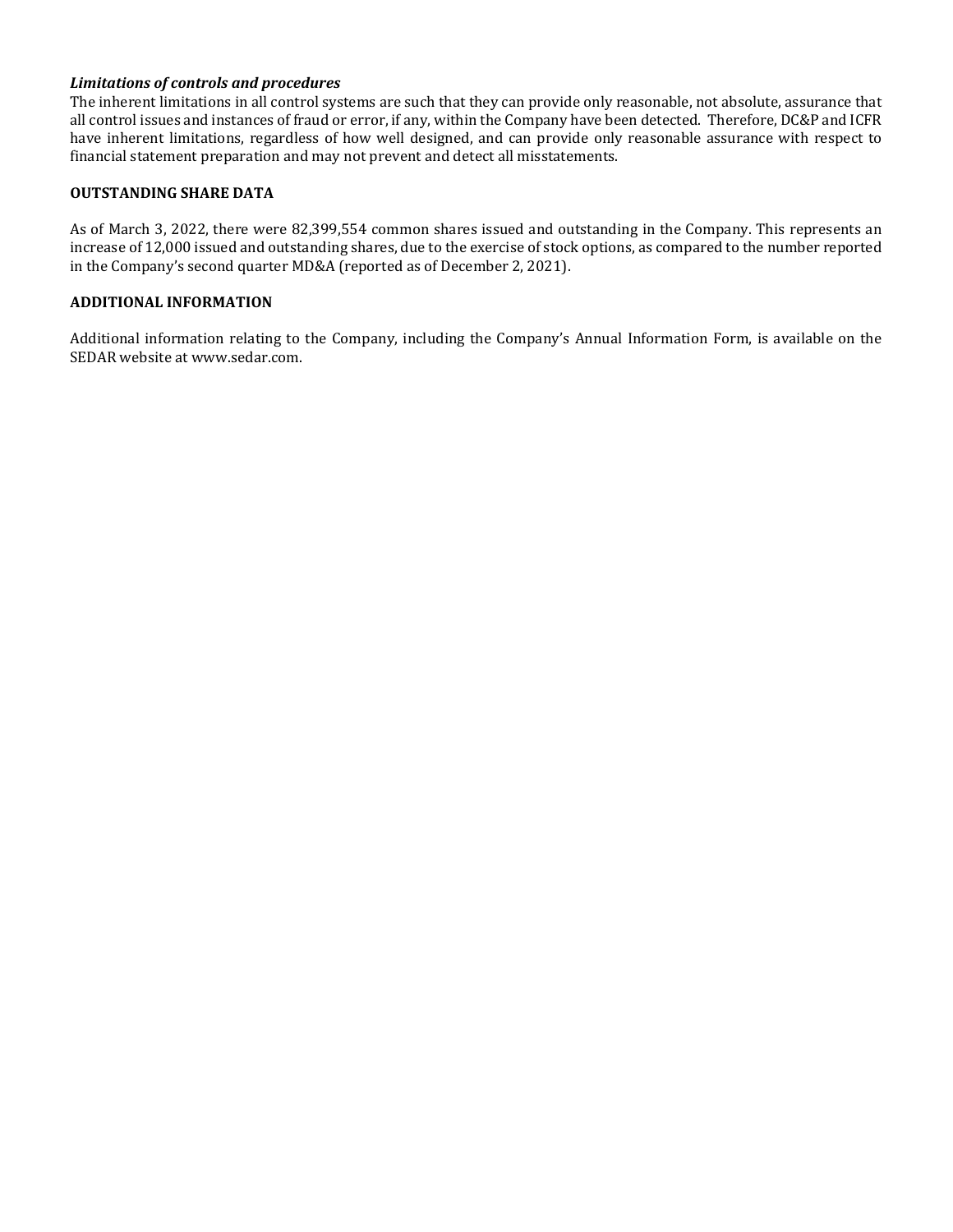# **Major Drilling Group International Inc. Interim Condensed Consolidated Statements of Operations**

**(in thousands of Canadian dollars, except per share information)**

**(unaudited)**

|                                                          | Three months ended<br>January 31 |                |    | Nine months ended<br>January 31 |    |          |  |
|----------------------------------------------------------|----------------------------------|----------------|----|---------------------------------|----|----------|--|
|                                                          | 2022                             | 2021           |    | 2022                            |    | 2021     |  |
| <b>TOTAL REVENUE</b>                                     | \$<br>138,752                    | \$<br>100,387  | \$ | 460,440                         | \$ | 303,959  |  |
| <b>DIRECT COSTS (note 6)</b>                             | 115,325                          | 89,329         |    | 369,115                         |    | 254,924  |  |
| <b>GROSS PROFIT</b>                                      | 23,427                           | 11,058         |    | 91,325                          |    | 49,035   |  |
| <b>OPERATING EXPENSES</b>                                |                                  |                |    |                                 |    |          |  |
| General and administrative (note 6)                      | 14,086                           | 11,742         |    | 41,824                          |    | 34,536   |  |
| Other expenses                                           | 2,326                            | 862            |    | 8,348                           |    | 3,341    |  |
| (Gain) loss on disposal of property, plant and equipment | (2)                              | (462)          |    | (411)                           |    | (451)    |  |
| Foreign exchange (gain) loss                             | (370)                            | 20             |    | 740                             |    | (305)    |  |
| Finance costs                                            | 373                              | 337            |    | 1,244                           |    | 961      |  |
|                                                          | 16,413                           | 12,499         |    | 51,745                          |    | 38,082   |  |
| <b>EARNINGS (LOSS) BEFORE INCOME TAX</b>                 | 7,014                            | (1, 441)       |    | 39,580                          |    | 10,953   |  |
| <b>INCOME TAX EXPENSE (RECOVERY) (note7)</b>             |                                  |                |    |                                 |    |          |  |
| Current                                                  | 2,108                            | 896            |    | 7,452                           |    | 4,760    |  |
| Deferred                                                 | (770)                            | (870)          |    | 1,102                           |    | (1, 497) |  |
|                                                          | 1,338                            | 26             |    | 8,554                           |    | 3,263    |  |
| <b>NET EARNINGS (LOSS)</b>                               | 5,676                            | \$<br>(1, 467) |    | 31,026                          |    | 7,690    |  |
|                                                          |                                  |                |    |                                 |    |          |  |
| <b>EARNINGS (LOSS) PER SHARE (note 8)</b>                |                                  |                |    |                                 |    |          |  |
| <b>Basic</b>                                             | \$<br>0.07                       | \$<br>(0.02)   | \$ | 0.38                            | \$ | 0.10     |  |
| <b>Diluted</b>                                           | \$<br>0.07                       | \$<br>(0.02)   | \$ | 0.38                            | \$ | 0.10     |  |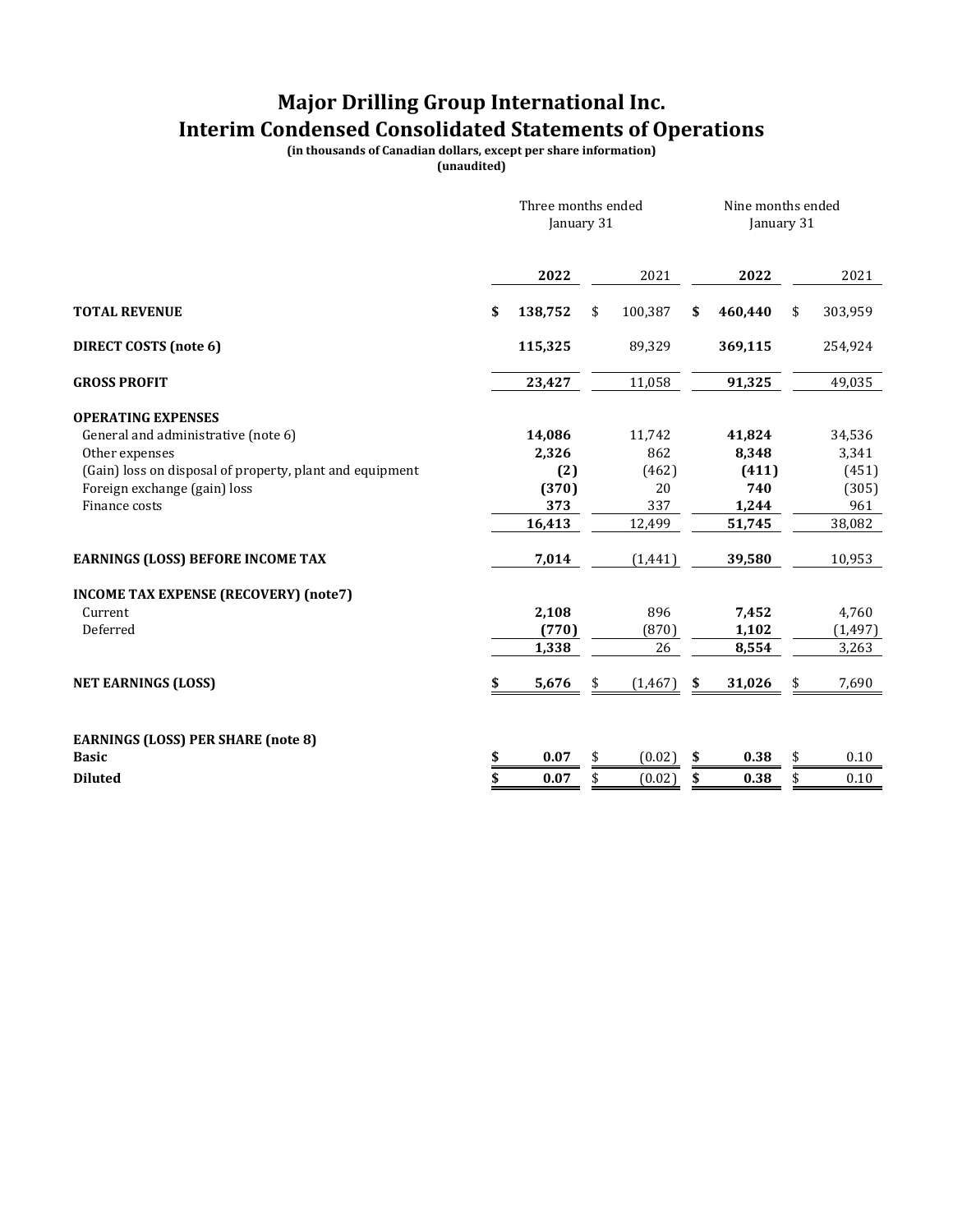# **Major Drilling Group International Inc. Interim Condensed Consolidated Statements of Comprehensive Earnings**

**(in thousands of Canadian dollars) (unaudited)**

|                                                                                                                                                                                |  | Three months ended<br>January 31 |                    | Nine months ended<br>January 31 |                |   |                    |
|--------------------------------------------------------------------------------------------------------------------------------------------------------------------------------|--|----------------------------------|--------------------|---------------------------------|----------------|---|--------------------|
|                                                                                                                                                                                |  | 2022                             | 2021               |                                 | 2022           |   | 2021               |
| <b>NET EARNINGS (LOSS)</b>                                                                                                                                                     |  | 5,676                            | \$<br>$(1,467)$ \$ |                                 | 31,026         | S | 7,690              |
| <b>OTHER COMPREHENSIVE EARNINGS</b>                                                                                                                                            |  |                                  |                    |                                 |                |   |                    |
| Items that may be reclassified subsequently to profit or loss<br>Unrealized gain (loss) on foreign currency translations<br>Unrealized gain (loss) on derivatives (net of tax) |  | 4.397<br>(567)                   | (9,405)<br>122     |                                 | 3,884<br>(385) |   | (20, 210)<br>1,835 |
| <b>COMPREHENSIVE EARNINGS (LOSS)</b>                                                                                                                                           |  | 9,506                            | (10,750)           |                                 | 34,525         |   | (10,685)           |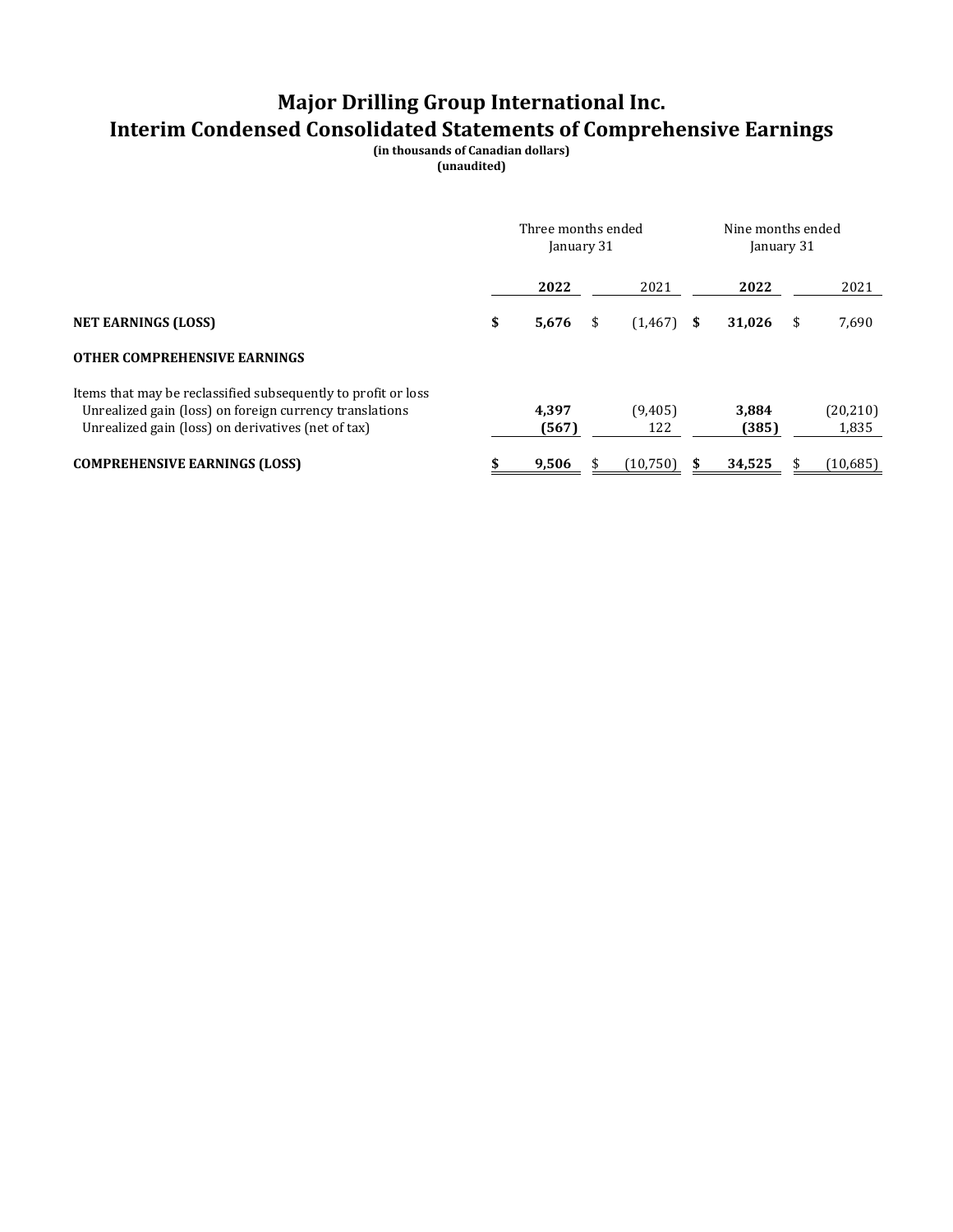# **Major Drilling Group International Inc. Interim Condensed Consolidated Statements of Changes in Equity**

**For the nine months ended January 31, 2022 and 2021**

**(in thousands of Canadian dollars)**

**(unaudited)**

|                                                                                                                   | Share capital   |    | Retained<br>earnings<br>(deficit) | Other<br>reserves | Share-based<br>payments reserve | Foreign currency<br>translation reserve | Total                    |
|-------------------------------------------------------------------------------------------------------------------|-----------------|----|-----------------------------------|-------------------|---------------------------------|-----------------------------------------|--------------------------|
| <b>BALANCE AS AT MAY 1, 2020</b>                                                                                  | 243,189<br>\$   | \$ | $(35,691)$ \$                     | $(611)$ \$        | 8,519                           | \$<br>81,640                            | \$297,046                |
| Exercise of stock options<br>Share-based compensation                                                             | 58              |    |                                   |                   | (17)<br>222                     |                                         | 41<br>222                |
| Stock options expired/forfeited                                                                                   | 243,247         |    | 3,525<br>(32, 166)                | (611)             | (3,525)<br>5,199                | 81,640                                  | 297,309                  |
| <b>Comprehensive earnings:</b><br>Net earnings<br>Unrealized gain (loss) on foreign<br>currency translations      |                 |    | 7,690                             |                   |                                 | (20, 210)                               | 7,690<br>(20, 210)       |
| Unrealized gain (loss) on derivatives<br>Total comprehensive loss                                                 |                 |    | 7,690                             | 1,835<br>1,835    |                                 | (20, 210)                               | 1,835<br>(10,685)        |
| <b>BALANCE AS AT JANUARY 31, 2021</b>                                                                             | 243,247         | \$ | (24, 476)                         | \$<br>1,224       | \$<br>5,199                     | \$<br>61,430                            | \$286,624                |
| <b>BALANCE AS AT MAY 1, 2021</b>                                                                                  | \$243,379       |    | \$ (22,456) \$                    | 1,067             | \$<br>5,559                     | \$<br>52,614                            | \$280,163                |
| Share issue (note 10)<br>Exercise of stock options<br>Share-based compensation<br>Stock options expired/forfeited | 12,911<br>4,030 |    | 19                                |                   | (1, 129)<br>273<br>(19)         |                                         | 12,911<br>2,901<br>273   |
| <b>Comprehensive earnings:</b><br>Net earnings<br>Unrealized gain (loss) on foreign                               | 260,320         |    | (22, 437)<br>31,026               | 1,067             | 4,684                           | 52,614                                  | 296,248<br>31,026        |
| currency translations<br>Unrealized gain (loss) on derivatives<br>Total comprehensive earnings                    |                 |    | 31,026                            | (385)<br>(385)    |                                 | 3,884<br>3,884                          | 3,884<br>(385)<br>34,525 |
| <b>BALANCE AS AT JANUARY 31, 2022</b>                                                                             | \$260,320       | S  | 8,589                             | \$<br>682         | \$<br>4,684                     | \$<br>56,498                            | \$330,773                |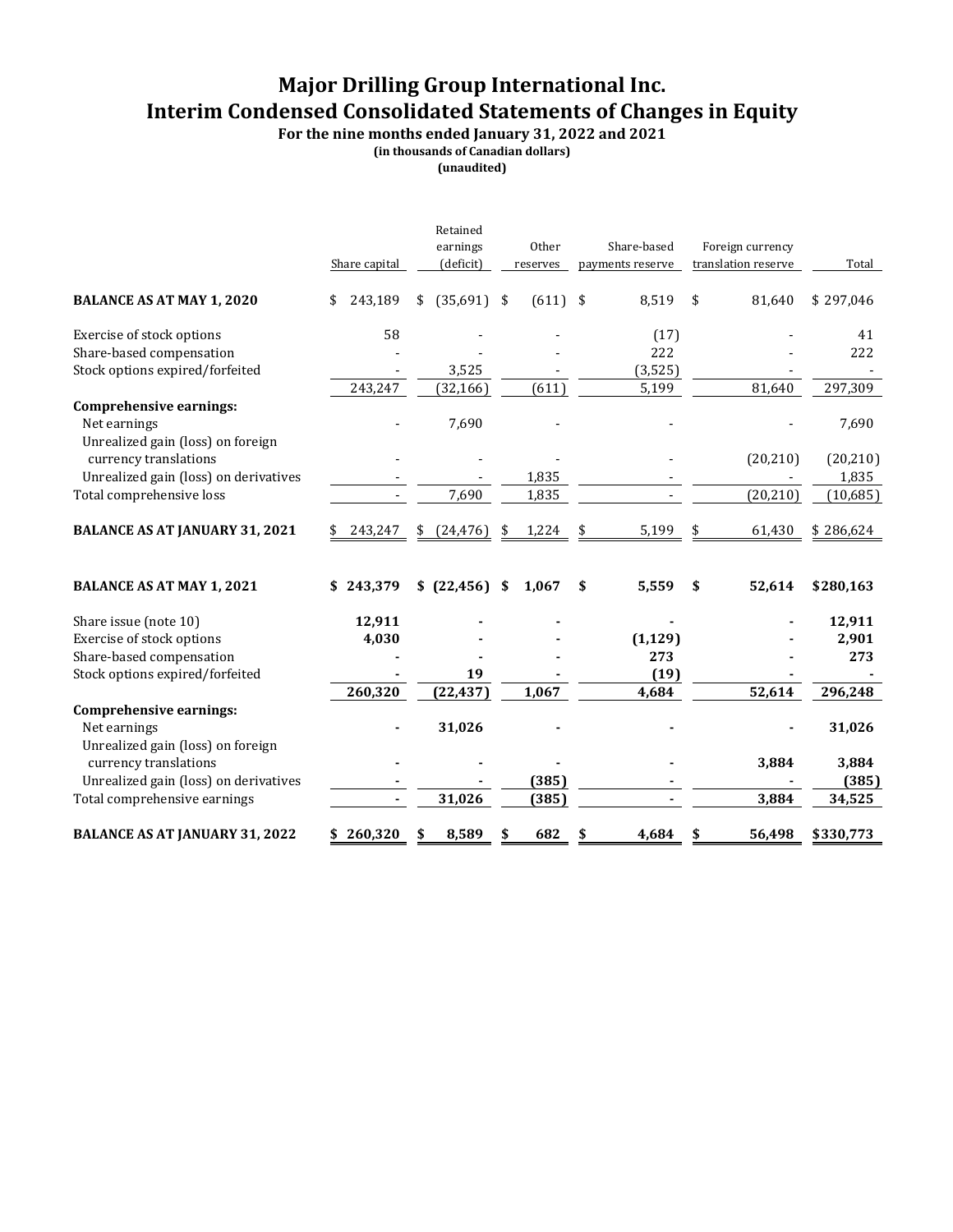# **Major Drilling Group International Inc. Interim Condensed Consolidated Statements of Cash Flows**

**(in thousands of Canadian dollars)**

**(unaudited)**

|                                                            | Three months ended<br>January 31 |           |    |          |    | Nine months ended<br>January 31 |    |           |  |
|------------------------------------------------------------|----------------------------------|-----------|----|----------|----|---------------------------------|----|-----------|--|
|                                                            |                                  | 2022      |    | 2021     |    | 2022                            |    | 2021      |  |
| <b>OPERATING ACTIVITIES</b>                                |                                  |           |    |          |    |                                 |    |           |  |
| Earnings (loss) before income tax                          | \$                               | 7,014     | \$ | (1, 441) | \$ | 39,580                          | \$ | 10,953    |  |
| Operating items not involving cash                         |                                  |           |    |          |    |                                 |    |           |  |
| Depreciation and amortization                              |                                  | 11,013    |    | 9,853    |    | 32,541                          |    | 30,048    |  |
| (Gain) loss on disposal of property, plant and equipment   |                                  | (2)       |    | (462)    |    | (411)                           |    | (451)     |  |
| Share-based compensation                                   |                                  | 98        |    | 73       |    | 273                             |    | 222       |  |
| Finance costs recognized in earnings before income tax     |                                  | 373       |    | 337      |    | 1,244                           |    | 961       |  |
|                                                            |                                  | 18,496    |    | 8,360    |    | 73,227                          |    | 41,733    |  |
| Changes in non-cash operating working capital items        |                                  | 31,030    |    | 5,739    |    | 21,609                          |    | (6,803)   |  |
| Finance costs paid                                         |                                  | (373)     |    | (337)    |    | (1, 244)                        |    | (961)     |  |
| Income taxes (paid) recovered                              |                                  | (1, 229)  |    | (833)    |    | (3,668)                         |    | (3,698)   |  |
| Cash flow from (used in) operating activities              |                                  | 47,924    |    | 12,929   |    | 89,924                          |    | 30,271    |  |
| <b>FINANCING ACTIVITIES</b>                                |                                  |           |    |          |    |                                 |    |           |  |
| Repayment of lease liabilities                             |                                  | (338)     |    | (169)    |    | (1,008)                         |    | (967)     |  |
| Repayment of long-term debt                                |                                  |           |    | (251)    |    | (355)                           |    | (35, 752) |  |
| Issuance of common shares due to exercise of stock options |                                  | 34        |    | 17       |    | 2,901                           |    | 41        |  |
| Proceeds from draw on long-term debt (note 11)             |                                  |           |    |          |    | 35,000                          |    |           |  |
| Cash flow from (used in) financing activities              |                                  | (304)     |    | (403)    |    | 36,538                          |    | (36, 678) |  |
|                                                            |                                  |           |    |          |    |                                 |    |           |  |
| <b>INVESTING ACTIVITIES</b>                                |                                  |           |    |          |    |                                 |    |           |  |
| Business acquisitions (net of cash acquired) (note 10)     |                                  |           |    |          |    | (38,050)                        |    |           |  |
| Acquisition of property, plant and equipment (note 5)      |                                  | (12, 203) |    | (5,069)  |    | (34,981)                        |    | (20, 613) |  |
| Proceeds from disposal of property, plant and equipment    |                                  | 121       |    | 541      |    | 1,902                           |    | 1,033     |  |
| Cash flow from (used in) investing activities              |                                  | (12,082)  |    | (4,528)  |    | (71, 129)                       |    | (19, 580) |  |
| Effect of exchange rate changes                            |                                  | 95        |    | (1,612)  |    | 614                             |    | (2, 495)  |  |
| <b>INCREASE (DECREASE) IN CASH</b>                         |                                  | 35,633    |    | 6,386    |    | 55,947                          |    | (28, 482) |  |
| CASH AND CASH EQUIVALENTS, BEGINNING OF THE PERIOD         |                                  | 42,673    |    | 23,565   |    | 22,359                          |    | 58,433    |  |
| CASH AND CASH EQUIVALENTS, END OF THE PERIOD               | \$                               | 78,306    | \$ | 29,951   | \$ | 78,306                          |    | 29,951    |  |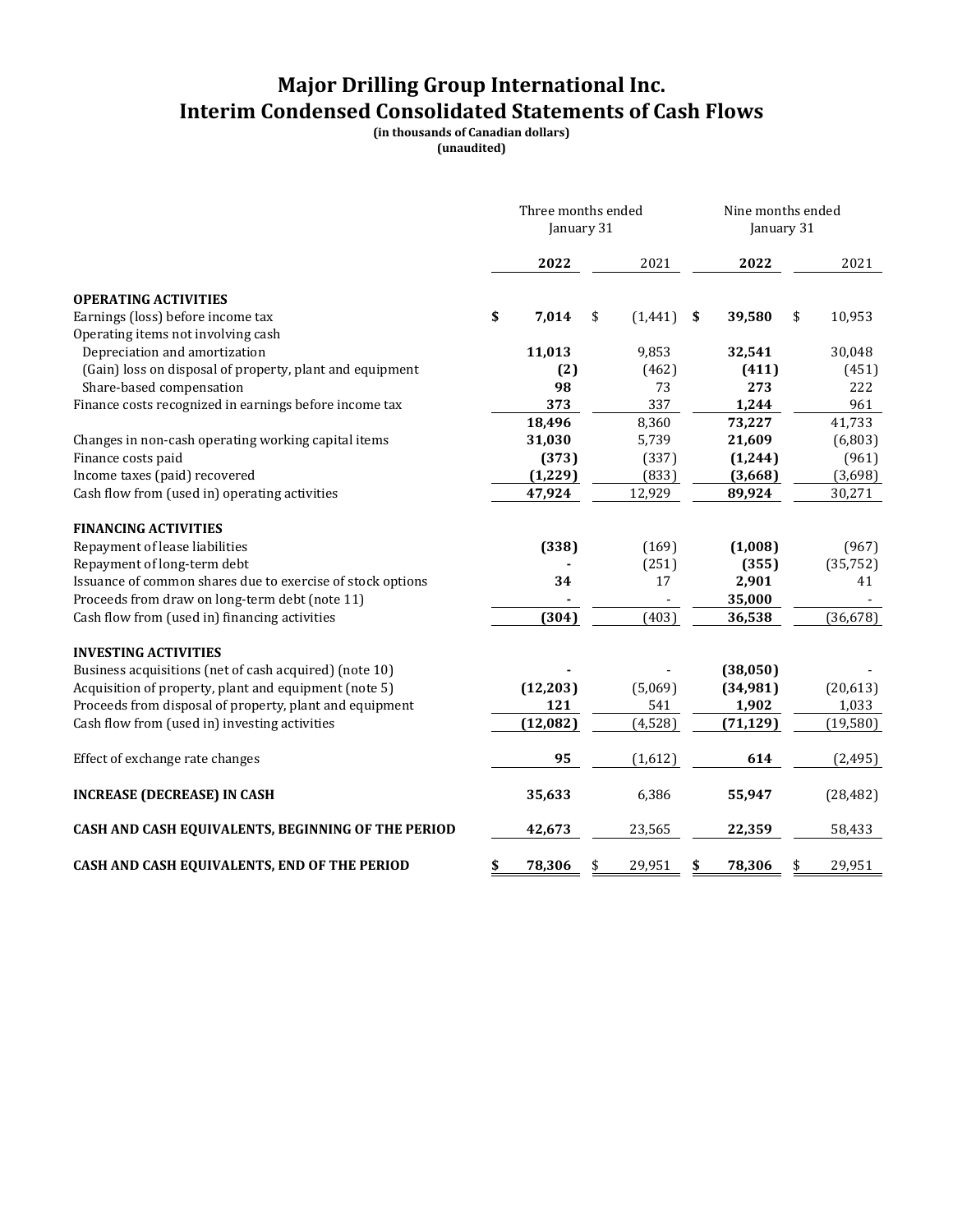# **Major Drilling Group International Inc. Interim Condensed Consolidated Balance Sheets**

**As at January 31, 2022 and April 30, 2021 (in thousands of Canadian dollars) (unaudited)**

|                                                       | <b>January 31, 2022</b> | April 30, 2021 |               |
|-------------------------------------------------------|-------------------------|----------------|---------------|
| <b>ASSETS</b>                                         |                         |                |               |
| <b>CURRENT ASSETS</b>                                 |                         |                |               |
| Cash                                                  | \$                      | 78,306         | \$<br>22,359  |
| Trade and other receivables                           |                         | 85,408         | 102,571       |
| Income tax receivable                                 |                         | 2,747          | 5,973         |
| Inventories                                           |                         | 92,254         | 85,585        |
| Prepaid expenses                                      |                         | 9,958          | 6,710         |
|                                                       |                         | 268,673        | 223,198       |
| PROPERTY, PLANT AND EQUIPMENT (note 5 and note 10)    |                         | 192,554        | 144,382       |
| <b>RIGHT-OF-USE ASSETS</b>                            |                         | 5,826          | 3,773         |
| DEFERRED INCOME TAX ASSETS                            |                         | 4,283          | 8,903         |
| <b>GOODWILL</b> (note 10)                             |                         | 22,573         | 7,708         |
| <b>INTANGIBLE ASSETS (note 10)</b>                    |                         | 4,891          | 568           |
|                                                       | \$                      | 498,800        | \$<br>388,532 |
| <b>LIABILITIES</b>                                    |                         |                |               |
| <b>CURRENT LIABILITIES</b>                            |                         |                |               |
| Trade and other payables                              | \$                      | 77,237         | \$<br>73,083  |
| Income tax payable                                    |                         | 1,985          | 1,639         |
| Current portion of lease liabilities                  |                         | 1,512          | 803           |
| Current portion of contingent consideration (note 10) |                         | 8,289          |               |
| Current portion of long-term debt                     |                         |                | 356           |
|                                                       |                         | 89,023         | 75,881        |
| <b>LEASE LIABILITIES</b>                              |                         | 4,279          | 2,943         |
| <b>CONTINGENT CONSIDERATION (note 10)</b>             |                         | 13,887         | 1,907         |
| <b>LONG-TERM DEBT (note 11)</b>                       |                         | 50,016         | 15,106        |
| DEFERRED INCOME TAX LIABILITIES                       |                         | 10,822         | 12,532        |
|                                                       |                         | 168,027        | 108,369       |
| <b>SHAREHOLDERS' EQUITY</b>                           |                         |                |               |
| Share capital                                         |                         | 260,320        | 243,379       |
| Retained earnings (deficit)                           |                         | 8,589          | (22, 456)     |
| Other reserves                                        |                         | 682            | 1,067         |
| Share-based payments reserve                          |                         | 4,684          | 5,559         |
| Foreign currency translation reserve                  |                         | 56,498         | 52,614        |
|                                                       |                         | 330,773        | 280,163       |
|                                                       | \$                      | 498,800        | \$<br>388,532 |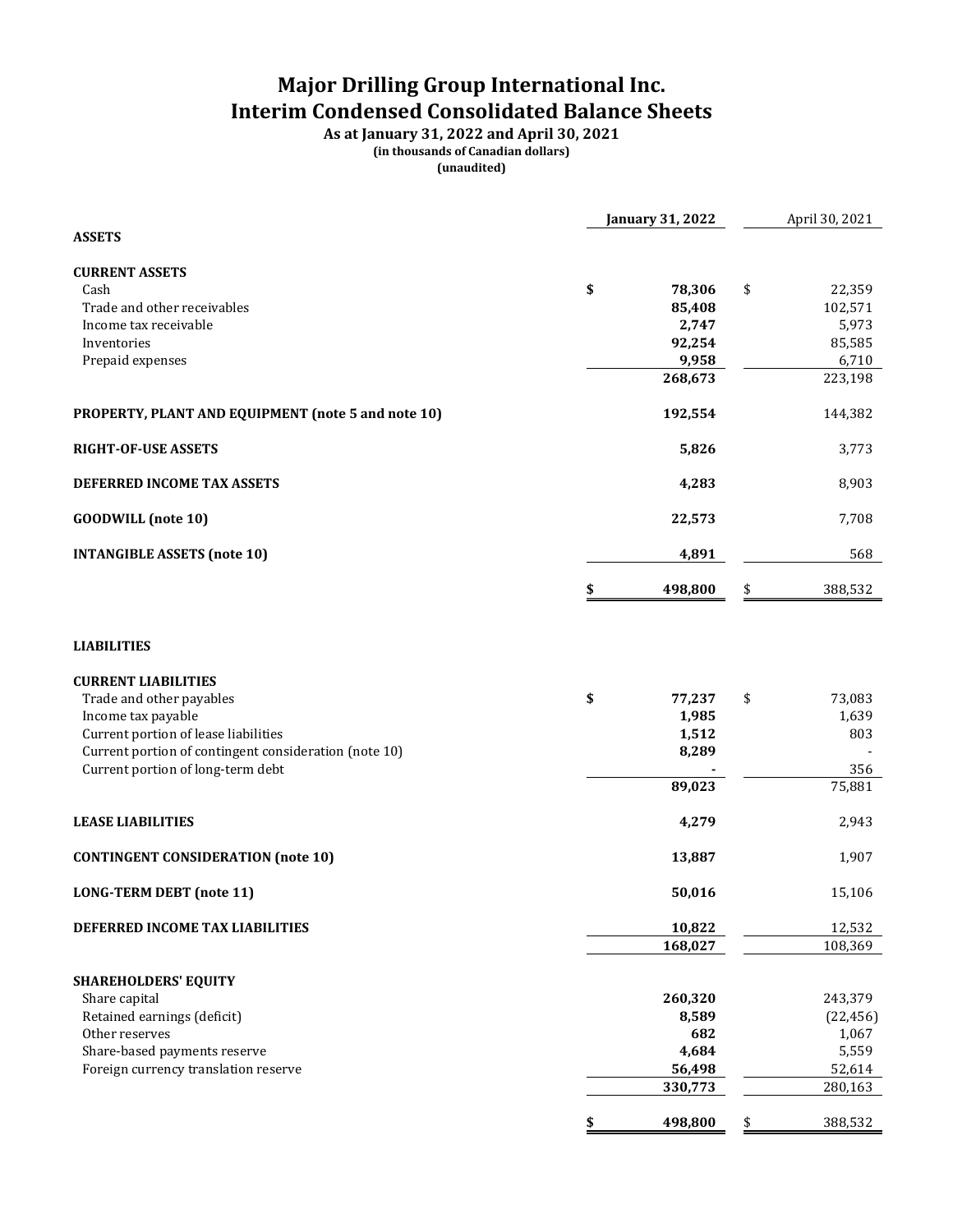(in thousands of Canadian dollars, except per share information)

# **1. NATURE OF ACTIVITIES**

Major Drilling Group International Inc. (the "Company") is incorporated under the Canada Business Corporations Act and has its head office at 111 St. George Street, Suite 100, Moncton, NB, Canada. The Company's common shares are listed on the Toronto Stock Exchange ("TSX"). The principal source of revenue consists of contract drilling for companies primarily involved in mining and mineral exploration. The Company has operations in Canada, the United States, Mexico, South America, Asia, Africa and Australia.

# **2. BASIS OF PRESENTATION**

### *Statement of compliance*

These Interim Condensed Consolidated Financial Statements have been prepared in accordance with IAS 34 Interim Financial Reporting ("IAS 34") as issued by the International Accounting Standards Board ("IASB") and using the accounting policies as outlined in the Company's annual Consolidated Financial Statements for the year ended April 30, 2021 with the exception of intangible assets acquired (see note 10).

On March 3, 2022, the Board of Directors authorized the financial statements for issue.

### *Basis of consolidation*

These Interim Condensed Consolidated Financial Statements incorporate the financial statements of the Company and entities controlled by the Company. Control is achieved when the Company is exposed or has rights to variable returns from its involvement with the investee and has the ability to affect those returns through its power over the investee.

The results of subsidiaries acquired or disposed of during the period are included in the Consolidated Statements of Operations from the effective date of acquisition or up to the effective date of disposal, as appropriate.

Intra-group transactions, balances, income and expenses are eliminated on consolidation, where appropriate.

### *Basis of preparation*

These Interim Condensed Consolidated Financial Statements have been prepared based on the historical cost basis, except for certain financial instruments that are measured at fair value, using the same accounting policies and methods of computation as presented in the Company's annual Consolidated Financial Statements for the year ended April 30, 2021.

### **3. KEY SOURCES OF ESTIMATION UNCERTAINTY AND CRITICAL ACCOUNTING JUDGMENTS**

The preparation of financial statements, in conformity with International Financial Reporting Standards ("IFRS"), requires management to make judgments, estimates and assumptions that are not readily apparent from other sources, which affect the application of accounting policies and the reported amounts of assets, liabilities, income and expenses. Actual results may differ from these estimates.

Depending on the severity and duration of disruptions caused by the COVID-19 pandemic, results could be impacted in future periods. It is not possible at this time to estimate the magnitude of such potential future impacts.

The estimates and underlying assumptions are reviewed on an ongoing basis. Revisions to accounting estimates are recognized in the period in which the estimate is revised, if the revision affects only that period, or in the period of the revision and future periods, if the revision affects both current and future periods. Significant areas requiring the use of management estimates relate to the useful lives of property, plant and equipment for depreciation purposes, property, plant and equipment and inventory valuation, determination of income and other taxes, assumptions used in the compilation of fair value of assets acquired and liabilities assumed in business acquisitions, amounts recorded as accrued liabilities, contingent consideration, allowance for impairment of trade receivables, and impairment testing of goodwill and intangible assets.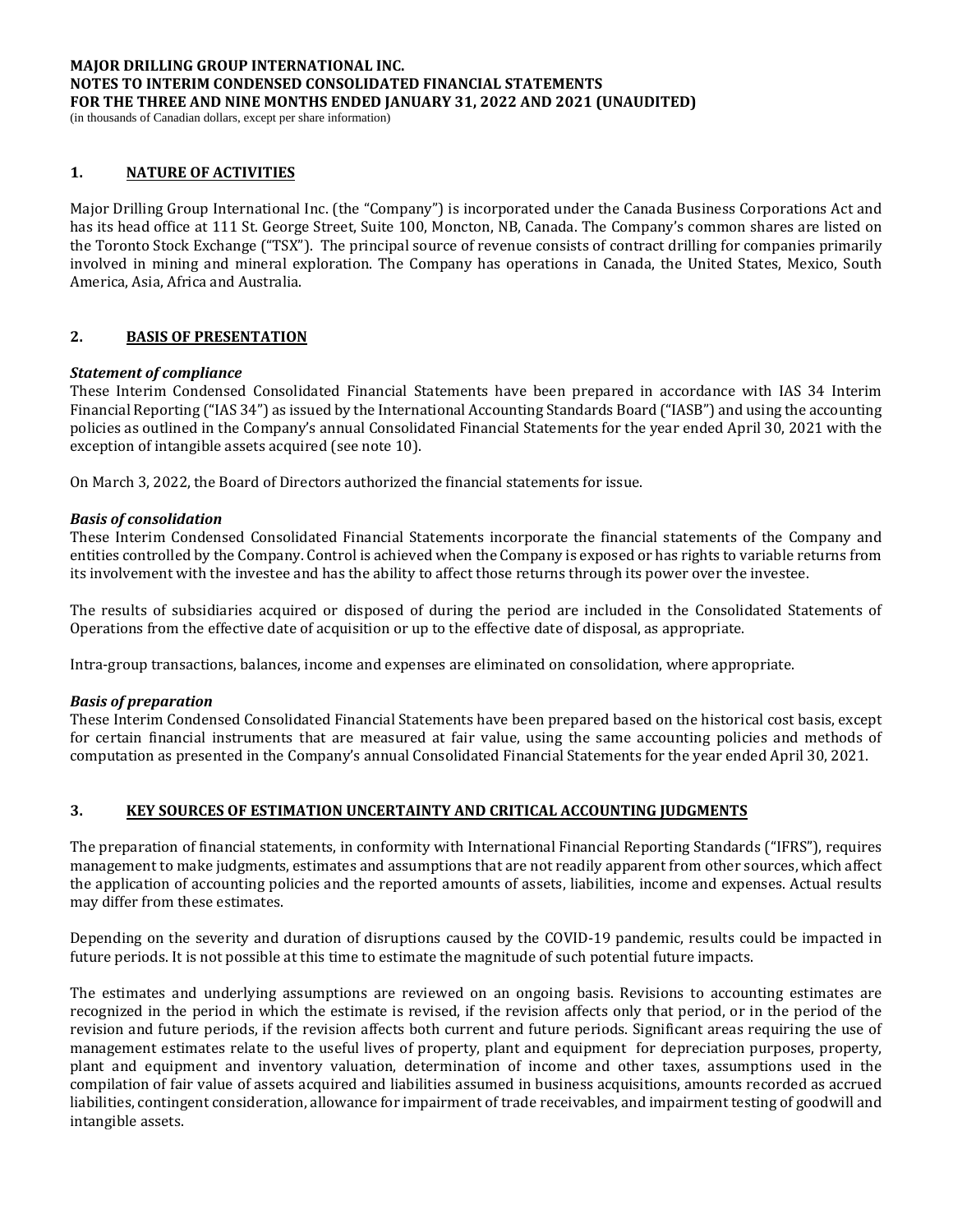(in thousands of Canadian dollars, except per share information)

# **3. KEY SOURCES OF ESTIMATION UNCERTAINTY AND CRITICAL ACCOUNTING JUDGMENTS (Continued)**

The Company applied judgment in determining the functional currency of the Company and its subsidiaries, the determination of cash-generating units ("CGUs"), the degree of componentization of property, plant and equipment, the recognition of provisions and accrued liabilities, and the determination of the probability that deferred income tax assets will be realized from future taxable earnings.

# **4. SEASONALITY OF OPERATIONS**

The third quarter (November to January) is normally the Company's weakest quarter due to the shutdown of mining and exploration activities, often for extended periods over the holiday season.

# **5. PROPERTY, PLANT AND EQUIPMENT**

Capital expenditures for the three and nine months ended January 31, 2022 were \$12,203 (2021 - \$5,069) and \$34,981 (2021 - \$20,613), respectively. The company did not obtain direct financing for the three and nine months ended January 31, 2022 or 2021.

# **6. EXPENSES BY NATURE**

Direct costs by nature are as follows:

|                                        | Q3 2022 |         | Q3 2021      |      | <b>YTD 2022</b> |  | <b>YTD 2021</b> |  |
|----------------------------------------|---------|---------|--------------|------|-----------------|--|-----------------|--|
|                                        |         |         |              |      |                 |  |                 |  |
| Depreciation                           | \$      | 10,145  | 9.306        | - \$ | 30,163          |  | 28,481          |  |
| Employee salaries and benefit expenses |         | 51,893  | 39,032       |      | 169.548         |  | 110,738         |  |
| Cost of material                       |         | 20,576  | 15,870       |      | 67,200          |  | 47,322          |  |
| <b>Other</b>                           |         | 32.711  | 25.121       |      | 102,204         |  | 68,383          |  |
|                                        |         | 115,325 | \$<br>89,329 |      | 369,115         |  | 254.924         |  |

General and administrative expenses by nature are as follows:

|                                           | Q3 2022      | 03 2021      | <b>YTD 2022</b> | <b>YTD 2021</b> |
|-------------------------------------------|--------------|--------------|-----------------|-----------------|
|                                           |              |              |                 |                 |
| Amortization of intangible assets         | \$<br>366    | 95S          | 1.014           | 284             |
| Depreciation                              | 502          | 452          | 1.364           | 1,283           |
| Employee salaries and benefit expenses    | 7.584        | 6,830        | 23,052          | 19,879          |
| Other general and administrative expenses | 5,634        | 4,365        | 16,394          | 13,090          |
|                                           | \$<br>14.086 | \$<br>11.742 | 41.824          | 34,536          |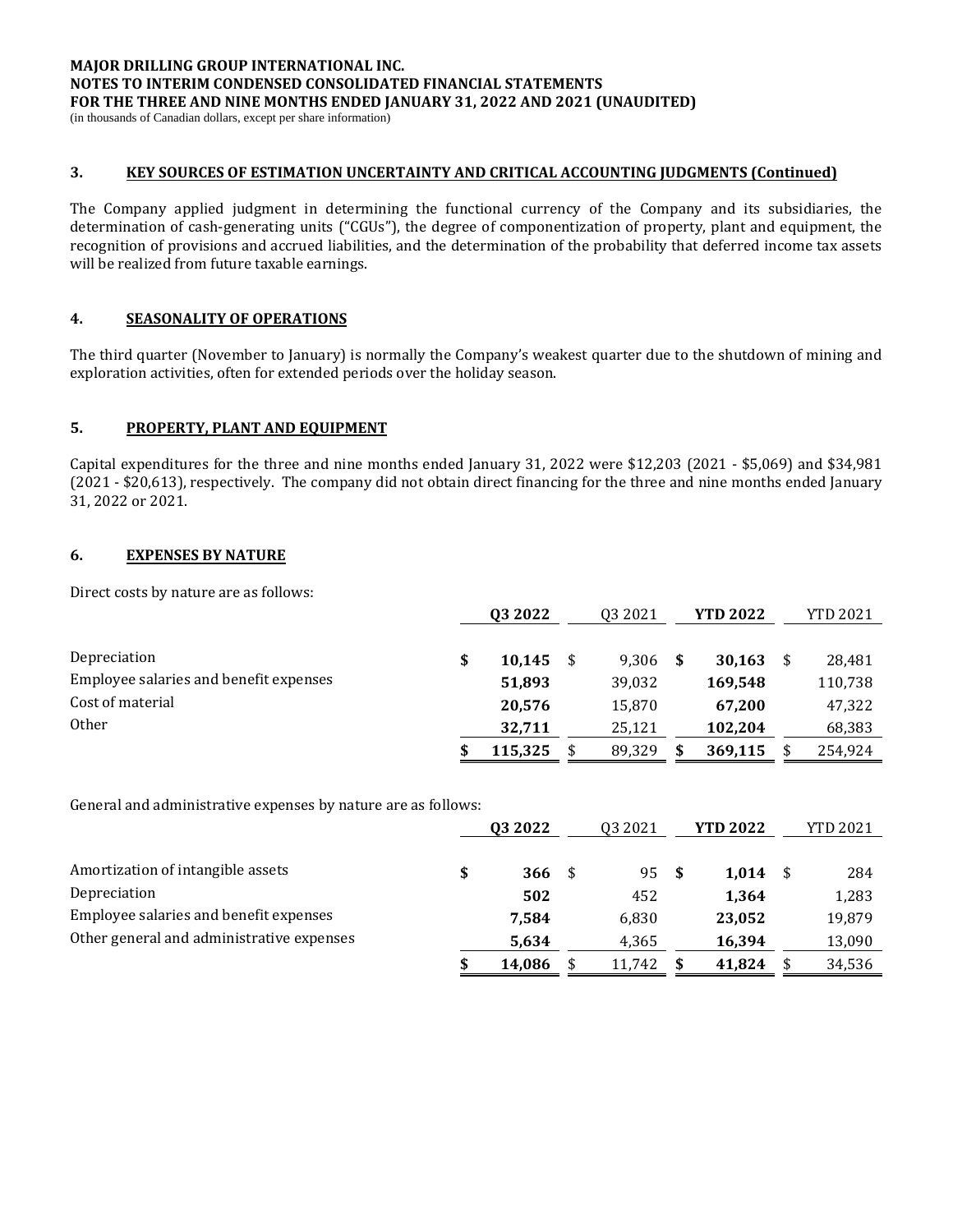(in thousands of Canadian dollars, except per share information)

# **7. INCOME TAXES**

The income tax provision for the period can be reconciled to accounting earnings before income tax as follows:

|                                                       | <b>Q32022</b> | 03 20 21      | <b>YTD 2022</b> |    | <b>YTD 2021</b> |
|-------------------------------------------------------|---------------|---------------|-----------------|----|-----------------|
| Earnings (loss) before income tax                     | \$<br>7,014   | (1, 441)<br>S | 39.580          | S. | 10,953          |
| Statutory Canadian corporate income tax rate          | 27%           | 27%           | 27%             |    | 27%             |
| Expected income tax provision based on statutory rate | 1,894         | (389)         | 10,687          |    | 2,957           |
| Non-recognition of tax benefits related to losses     | 247           | 485           | 894             |    | 1.847           |
| Utilization of previously unrecognized losses         | (1,244)       | (62)          | (5,487)         |    | (1,615)         |
| Other foreign taxes paid                              | 165           | 173           | 689             |    | 412             |
| Rate variances in foreign jurisdictions               | (156)         | 74            | 95              |    | (158)           |
| Derecognition of previously recognized losses         |               |               | 861             |    |                 |
| Permanent differences and other                       | 432           | (255)         | 815             |    | (180)           |
| Income tax provision recognized in net earnings       | 1.338         | 26            | 8.554           |    | 3,263           |

The Company periodically assesses its liabilities and contingencies for all tax years open to audit based upon the latest information available. For those matters where it is probable that an adjustment will be made, the Company records its best estimate of these tax liabilities, including related interest charges. Inherent uncertainties exist in estimates of tax contingencies due to changes in tax laws. While management believes they have adequately provided for the probable outcome of these matters, future results may include favourable or unfavourable adjustments to these estimated tax liabilities in the period the assessments are made, or resolved, or when the statutes of limitations lapse.

### **8. EARNINGS PER SHARE**

All of the Company's earnings are attributable to common shares, therefore, net earnings are used in determining earnings per share.

|                                                                      | Q3 2022          |      | 03 2021          | <b>YTD 2022</b>  |     |                  |
|----------------------------------------------------------------------|------------------|------|------------------|------------------|-----|------------------|
|                                                                      |                  |      |                  |                  |     |                  |
| Net earnings (loss)                                                  | \$<br>5,676      | - \$ | $(1,467)$ \$     | 31,026           | -\$ | 7,690            |
| Weighted average number of shares:<br>Basic (000s)<br>Diluted (000s) | 82,389<br>82,793 |      | 80,641<br>80,829 | 82,156<br>82,587 |     | 80,638<br>80,743 |
| Earnings (loss) per share                                            |                  |      |                  |                  |     |                  |
| Basic                                                                | \$<br>0.07       | \$   | $(0.02)$ \$      | 0.38             | -\$ | 0.10             |
| Diluted                                                              | \$<br>0.07       | \$   | $(0.02)$ \$      | 0.38             | \$  | 0.10             |

The calculation of diluted earnings per share for the three and nine months ended January 31, 2022 excludes the effect of 52,500 and 42,799 options, respectively (2021 - 988,037 and 1,388,131, respectively) as they were anti-dilutive.

The total number of shares outstanding on January 31, 2022 was 82,392,054 (2021 - 80,640,753).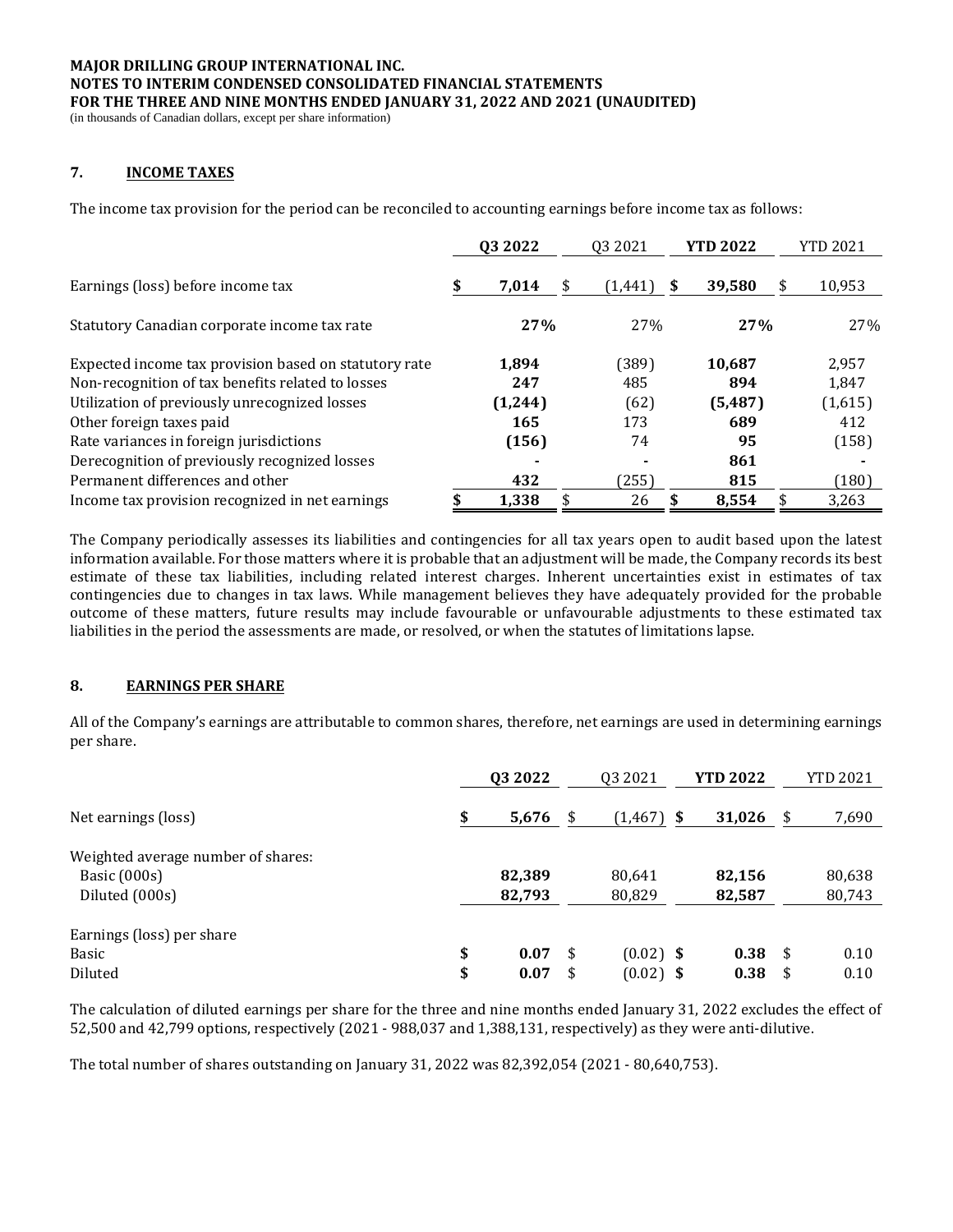(in thousands of Canadian dollars, except per share information)

# **9. SEGMENTED INFORMATION**

The Company's operations are divided into the following three geographic segments, corresponding to its management structure: Canada - U.S.; South and Central America; and Australasia and Africa. The services provided in each of the reportable segments are essentially the same. The accounting policies of the segments are the same as those described in the Company's annual Consolidated Financial Statements for the year ended April 30, 2021. Management evaluates performance based on earnings from operations in these three geographic segments before finance costs, general corporate expenses and income taxes. Data relating to each of the Company's reportable segments is presented as follows:

|                           |   | 03 2022 | <b>YTD 2022</b><br>03 2021 |   |         | YTD 2021 |
|---------------------------|---|---------|----------------------------|---|---------|----------|
|                           |   |         |                            |   |         |          |
| Revenue                   |   |         |                            |   |         |          |
| Canada - U.S. $*$         | S | 78.298  | 56.802                     | S | 257.547 | 173,464  |
| South and Central America |   | 31,976  | 21,820                     |   | 103,950 | 62,928   |
| Australasia and Africa    |   | 28,478  | 21,765                     |   | 98,943  | 67,567   |
|                           |   | 138,752 | 100,387                    |   | 460,440 | 303,959  |

\*Canada - U.S. includes revenue of \$36,284 and \$33,371 for Canadian operations for the three months ended January 31, 2022 and 2021, respectively and \$134,821 and \$85,090 for the nine months ended January 31, 2022 and 2021, respectively.

|                                 | 03 2022           | 03 2021      | <b>YTD 2022</b> |      | <b>YTD 2021</b> |
|---------------------------------|-------------------|--------------|-----------------|------|-----------------|
| Earnings (loss) from operations |                   |              |                 |      |                 |
| Canada - U.S.                   | \$<br>9,177<br>\$ | $(1,864)$ \$ | 34,915          | - \$ | 9,546           |
| South and Central America       | (1,610)           | (1,003)      | (1,030)         |      | (2,774)         |
| Australasia and Africa          | 2,154             | 3,578        | 16,007          |      | 9,855           |
|                                 | 9,721             | 711          | 49,892          |      | 16,627          |
| <b>Finance costs</b>            | 373               | 337          | 1.244           |      | 961             |
| General corporate expenses**    | 2,334             | 1,815        | 9,068           |      | 4,713           |
| Income tax                      | 1,338             | 26           | 8,554           |      | 3,263           |
|                                 | 4.045             | 2,178        | 18,866          |      | 8,937           |
|                                 |                   |              |                 |      |                 |
| Net earnings (loss)             | \$<br>5,676<br>\$ | (1, 467)     | 31,026<br>\$    | \$   | 7,690           |

\*\*General corporate expenses include expenses for corporate offices and stock options.

|                                   | Q3 2022     |     | 03 2021 | <b>YTD 2022</b> | <b>YTD 2021</b> |
|-----------------------------------|-------------|-----|---------|-----------------|-----------------|
|                                   |             |     |         |                 |                 |
| Capital expenditures              |             |     |         |                 |                 |
| Canada - U.S.                     | \$<br>7,533 | S   | 3,598   | 21,900          | 16,184          |
| South and Central America         | 2,288       |     | 255     | 6,298           | 1,039           |
| Australasia and Africa            | 1,110       |     | 710     | 5,511           | 2,821           |
| Unallocated and corporate assets  | 1.272       |     | 506     | 1.272           | 569             |
| <b>Total capital expenditures</b> | 12.203      | \$. | 5,069   | 34,981          | 20,613          |
|                                   |             |     |         |                 |                 |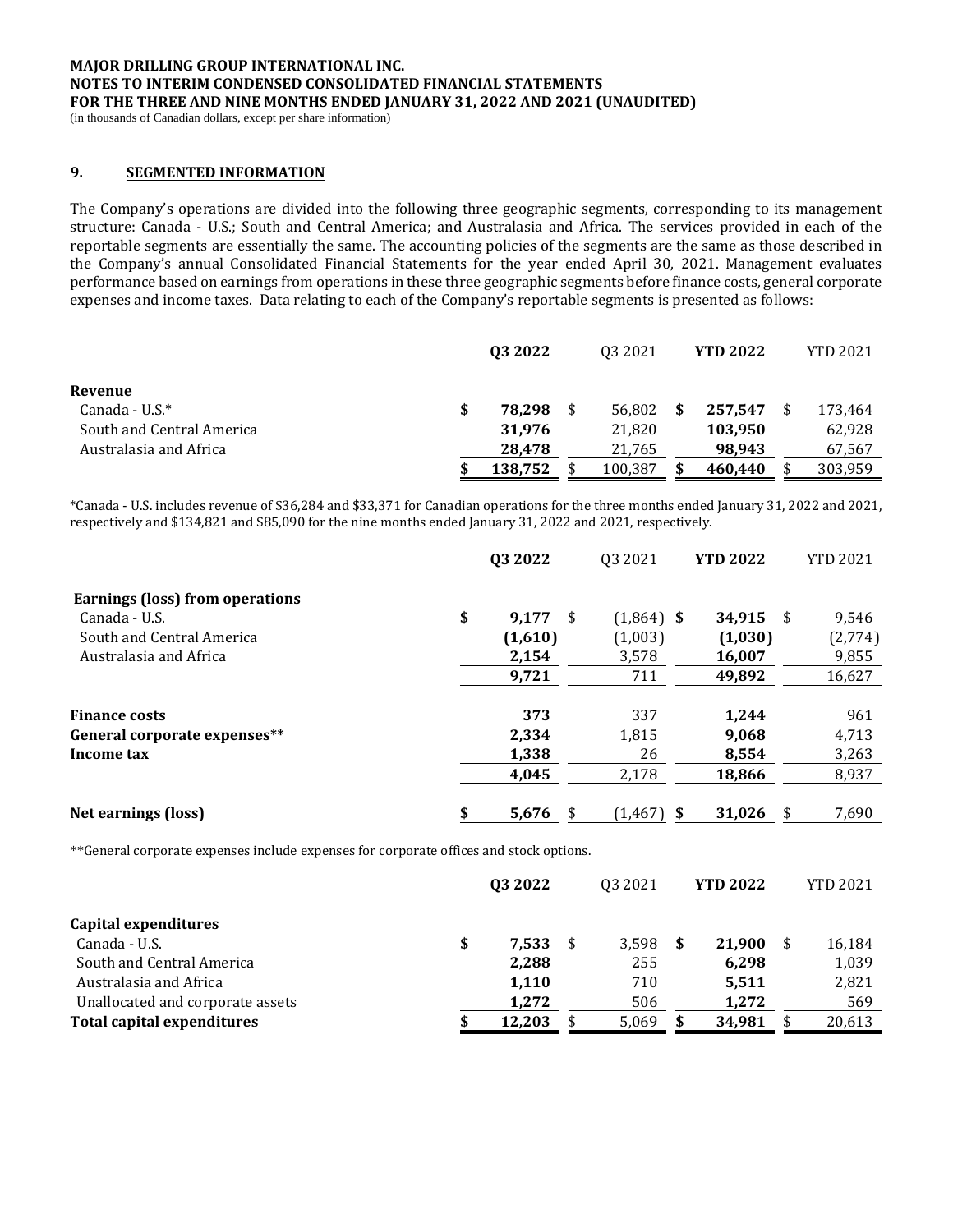(in thousands of Canadian dollars, except per share information)

# **9. SEGMENTED INFORMATION (Continued)**

|                                            | Q3 2022<br>03 2021<br><b>YTD 2022</b> |      |                         |             |                | <b>YTD 2021</b> |           |
|--------------------------------------------|---------------------------------------|------|-------------------------|-------------|----------------|-----------------|-----------|
| <b>Depreciation and amortization</b>       |                                       |      |                         |             |                |                 |           |
| Canada - U.S.                              | \$<br>4.990                           | - \$ | 4.915                   | -S          | 15,011         | <b>S</b>        | 15,037    |
| South and Central America                  | 2,422                                 |      | 2,965                   |             | 7.446          |                 | 9,365     |
| Australasia and Africa                     | 2,843                                 |      | 1,589                   |             | 9.150          |                 | 5,155     |
| Unallocated and corporate assets           | 758<br>384<br>934                     |      |                         |             |                |                 | 491       |
| <b>Total depreciation and amortization</b> | 11,013                                | \$   | 9,853                   | S<br>32,541 |                | \$              | 30,048    |
|                                            |                                       |      | <b>January 31, 2022</b> |             | April 30, 2021 |                 |           |
| Identifiable assets                        |                                       |      |                         |             |                |                 |           |
| Canada - U.S. $*$                          |                                       |      | \$                      |             | 195,984<br>\$  |                 | 191,320   |
| South and Central America                  |                                       |      |                         |             | 107,485        |                 | 99,435    |
| Australasia and Africa                     |                                       |      |                         |             | 199,715        |                 | 111,504   |
| Unallocated and corporate liabilities      |                                       |      |                         |             | (4, 384)       |                 | (13, 727) |
| Total identifiable assets                  |                                       |      | \$                      |             | \$<br>498.800  |                 | 388,532   |

\*Canada - U.S. includes property, plant and equipment as at January 31, 2022 of \$50,162 (April 30, 2021 - \$43,409) for Canadian operations.

### **10. BUSINESS ACQUISITION**

#### *McKay Drilling PTY Limited*

Effective June 1, 2021, the Company acquired all of the issued and outstanding shares of McKay Drilling PTY Limited ("McKay"), a leading specialty drilling contractor based in Western Australia.

The acquisition was accounted for using the acquisition method. The Company acquired 20 drill rigs, support equipment and inventory, existing contracts and receivables, as well as retaining the operation's management team, and other employees, including experienced drillers.

The purchase price for the transaction was \$71,073, consisting of \$38,050 in cash (net of cash acquired), \$12,911 in Major Drilling shares and an additional payout of \$20,112 (discounted) tied to performance. The maximum amount of the contingent consideration is \$25,000 AUD, with a payout period extending over three years from the effective date of June 1, 2021, contingent upon achievement of certain milestones.

As the acquisition occurred early in the first quarter, the Company is in the process of finalizing the valuation of assets and purchase price allocation. As at January 31, 2022, the values allocated to net tangible and intangible assets are preliminary and are subject to adjustments as additional information is obtained.

Goodwill arising from this acquisition was equal to the excess of the total consideration paid over the fair value of the net assets acquired and represents the benefit of expected synergies, revenue growth, an experienced labour force and future market development.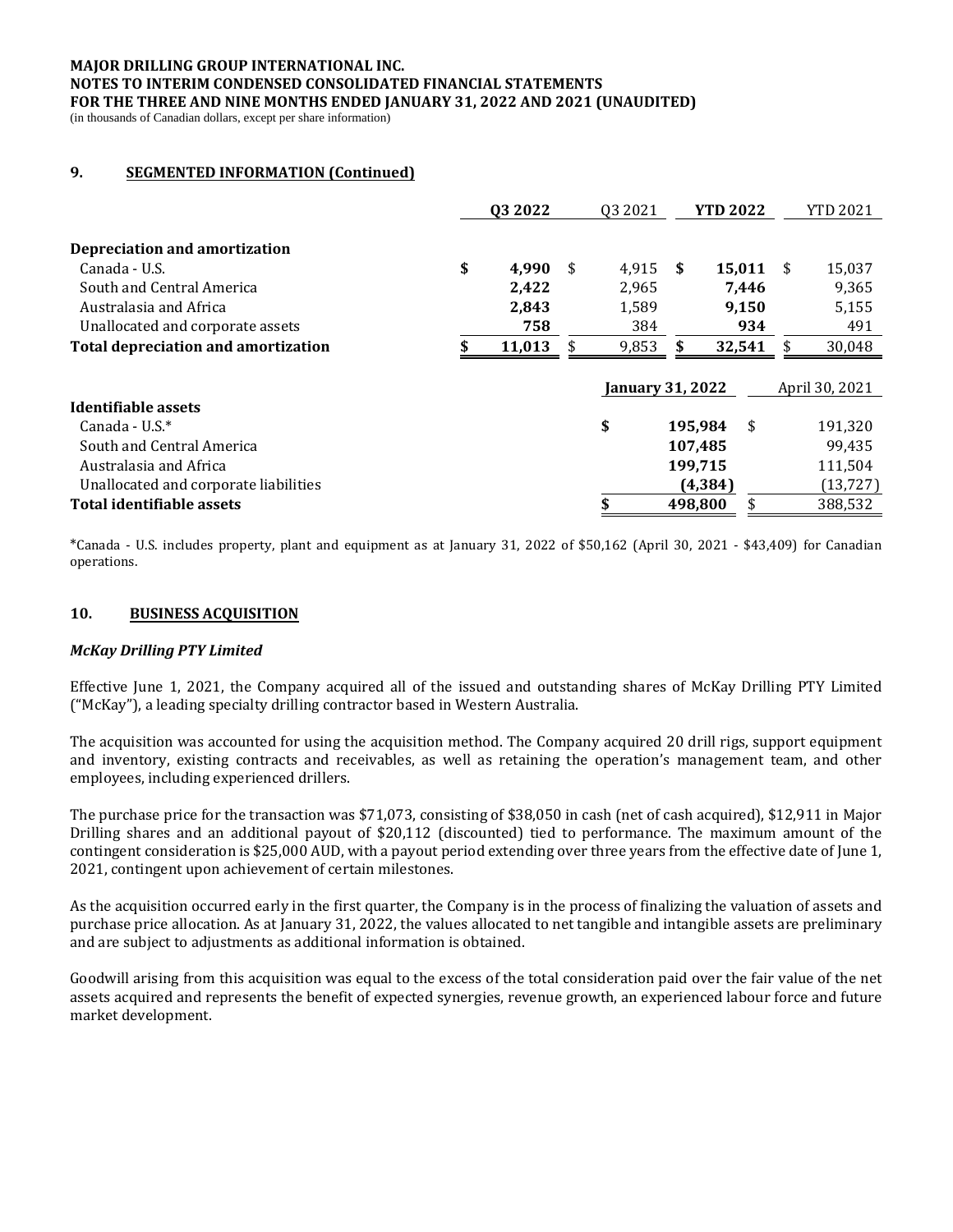(in thousands of Canadian dollars, except per share information)

# **10. BUSINESS ACQUISITION (Continued)**

The estimated net assets acquired at fair value at acquisition were as follows:

### **Net assets acquired**

| Trade and other receivables     | \$<br>10,475 |
|---------------------------------|--------------|
| Inventories                     | 1,595        |
| Prepaid expenses                | 1,773        |
| Property, plant and equipment   | 44,466       |
| Goodwill (not tax deductible)   | 15,543       |
| Intangible assets               | 5,558        |
| Trade and other payables        | (7, 379)     |
| Deferred income tax liabilities | (958)        |
| <b>Total assets</b>             | 71,073       |
| <b>Consideration</b>            |              |
| Cash                            | \$<br>39,031 |
| Less: cash acquired             | (981)        |
| Contingent consideration        | 20,112       |
| <b>Shares of Major Drilling</b> | 12,911       |
| <b>Total consideration</b>      | 71,073       |

Subsequent to the date of acquisition, the trade and other receivables included in the above net assets acquired have been fully collected. Intangible assets acquired are amortized over five years.

The above consideration includes non-cash investing activities, which are not reflected in the Interim Condensed Consolidated Statements of Cash Flows, including the issuance of 1,318,101 shares of Major Drilling for a total of \$12,911, and contingent consideration of \$20,112 (discounted).

The Company incurred acquisition-related costs of \$454 relating to external legal fees and due diligence costs. These acquisition costs have been included in the other expenses line of the Interim Condensed Consolidated Statements of Operations.

The results of the McKay operations are included in the Interim Condensed Consolidated Statements of Operations from June 1, 2021. Since the date of acquisition, revenue attributable to the McKay operations for the three and nine months ended January 31, 2022 was approximately \$12 million and \$43 million, respectively and (loss) earnings were approximately \$(1) million and \$4 million, respectively. Had the business combination been effective as of May 1, 2021, proforma revenue and net earnings of the combined entity for the nine months ended January 31, 2022, would have been approximately \$465 million and \$32 million, respectively.

### **11. FINANCIAL INSTRUMENTS**

### *Fair value*

The carrying values of cash, trade and other receivables, demand credit facilities and trade and other payables approximate their fair value due to the relatively short period to maturity of the instruments. The carrying value of contingent consideration and long-term debt approximates their fair value as the interest applicable is reflective of fair market rates.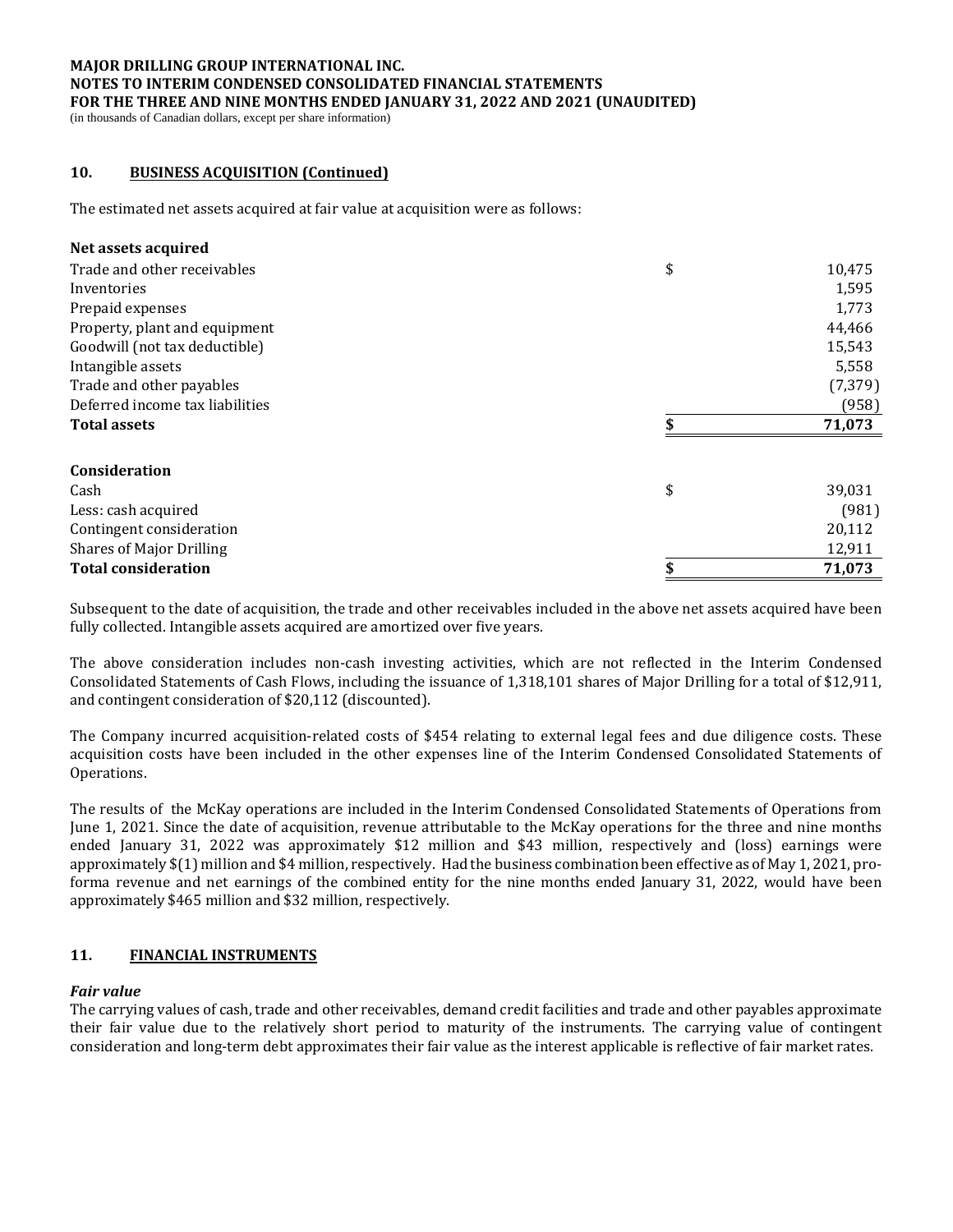(in thousands of Canadian dollars, except per share information)

# **11. FINANCIAL INSTRUMENTS (Continued)**

Financial assets and liabilities measured at fair value are classified and disclosed in one of the following categories:

- Level 1 quoted prices (unadjusted) in active markets for identical assets or liabilities;
- Level 2 inputs other than quoted prices included in level 1 that are observable for the assets or liabilities, either directly (i.e., as prices) or indirectly (i.e., derived from prices); and
- Level 3 inputs for the assets or liabilities that are not based on observable market data (unobservable inputs).

The Company has entered into certain derivative financial instruments to manage its exposure to interest rate and market risks, including an interest rate swap, with a notional value of \$15,000 maturing in May of 2022, and share-price forward contracts with a combined notional amount of \$6,216, maturing at varying dates through June 2024.

The fair value hierarchy requires the use of observable market inputs whenever such inputs exist. A financial instrument is classified to the lowest level of the hierarchy for which a significant input has been considered in measuring fair value.

The Company's derivatives, with fair values as follows, are classified as level 2 financial instruments. There were no transfers of amounts between level 1, level 2 and level 3 financial instruments for the quarter ended January 31, 2022.

|                               | <b>January 31, 2022</b> | April 30, 2021 |  |
|-------------------------------|-------------------------|----------------|--|
| Interest rate swap            | $(16)$ \$               | (106)          |  |
| Share-price forward contracts | 3.313                   | 2,167          |  |

### *Credit risk*

As at January 31, 2022, 87.0% (April 30, 2021 - 93.7%) of the Company's trade receivables were aged as current and 2.1% (April 30, 2021 - 1.8%) of the trade receivables were impaired.

The movements in the allowance for impairment of trade receivables during the nine and twelve-month periods were as follows:

|                                          | <b>January 31, 2022</b> | April 30, 2021 |
|------------------------------------------|-------------------------|----------------|
| <b>Opening balance</b>                   | 1.638                   | 1,226          |
| Increase in impairment allowance         | 539                     | 588            |
| Recovery of amounts previously impaired  | (225)                   | (115)          |
| Write-off charged against allowance      | (418)                   |                |
| Foreign exchange translation differences | (23)                    | (61)           |
| <b>Ending balance</b>                    | 1,511                   | 1,638          |

### *Foreign currency risk*

As at January 31, 2022, the most significant carrying amounts of net monetary assets and/or liabilities (which may include intercompany balances with other subsidiaries) that: (i) are denominated in currencies other than the functional currency of the respective Company subsidiary; and (ii) cause foreign exchange rate exposure, including the impact on earnings before income taxes ("EBIT"), if the corresponding rate changes by 10%, are as follows (in 000s CAD):

|                          | Rate variance IDR/USD |        | <b>MNT/USD</b> | USD/AUD | MZN/USD | USD/CLP | <b>USD/BRL</b> | <b>Other</b> |
|--------------------------|-----------------------|--------|----------------|---------|---------|---------|----------------|--------------|
| Net exposure on monetary |                       |        |                |         |         |         |                |              |
| assets (liabilities)     |                       | 11.269 | 4.267          | 4.026   | 1.079   | (5.707) | (2,786)        | (1,043)      |
| EBIT impact              | $+/-10%$              | 1.252  | 474            | 447     | 120     | 634     | 310            | 116          |